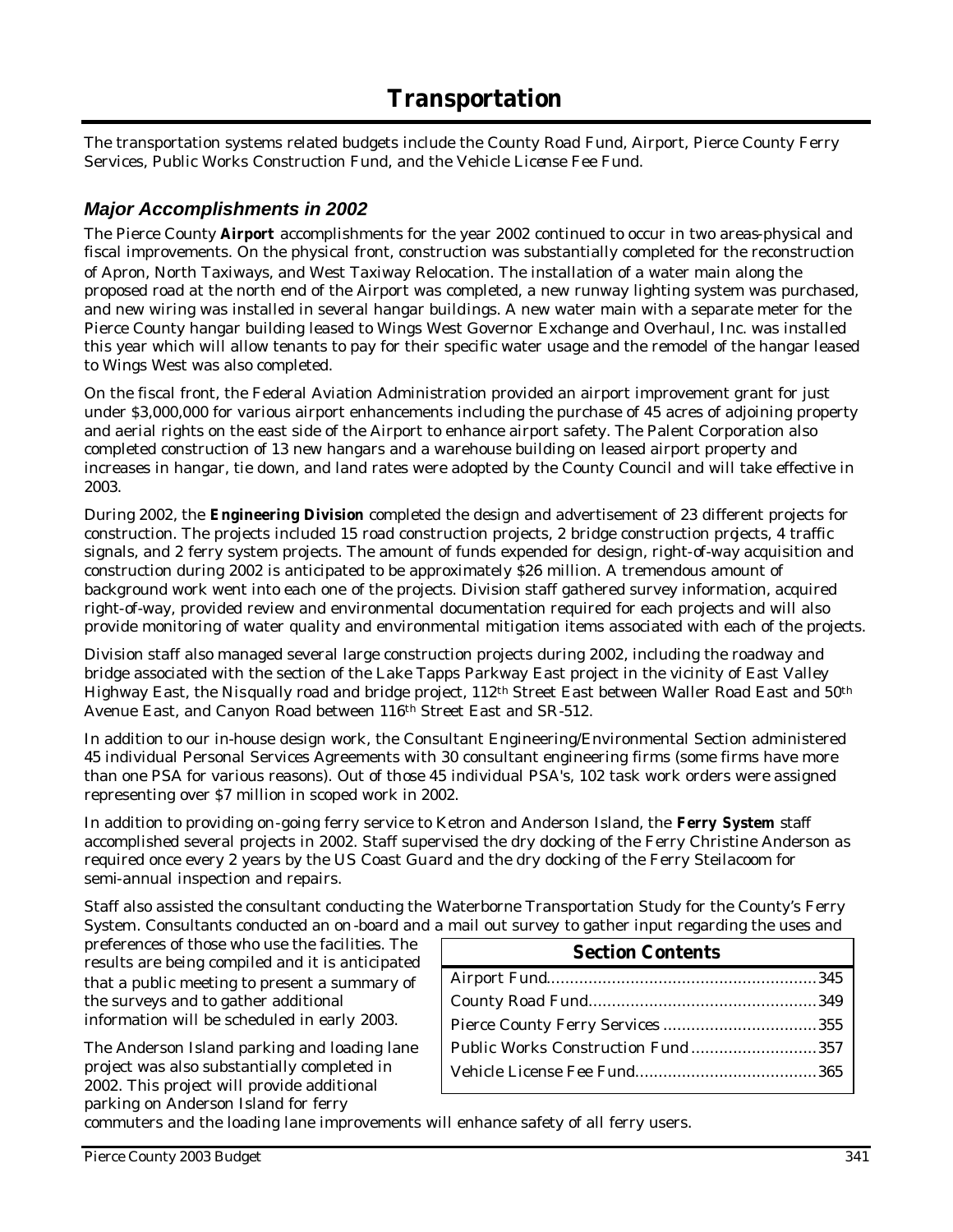2002 was a significant year for the **Road Operations Division** . The Division continued to grow as a leader in environmentally responsible road maintenance and as a provider of regional services. During the year, Road Operations provided road maintenance services to the cities of Carbonado, Eatonville, Edgewood, Lakewood, Orting, Roy, South Prairie, and University Place. Services included surface treatments, pavement grinding, storm drain maintenance, and sweeping. All work was completed in accordance with the requirements of the Regional Road Maintenance Guidelines in order to comply with the Endangered Species Act.

In 2002 Road Operations also completed and opened the Vactor Decant Station at the Purdy Shop. This \$275,000 facility will improve the Division's ability to provide environmentally responsible service to the Gig Harbor/Key Peninsula region, as well as contiguous unincorporated Pierce County. Also, as part of the ongoing goal to meet Endangered Species Act mandates, 185 staff members completed "ESA 101", a training course sponsored by the University of Washington.

Road Operations also completed several significant projects in 2002 as part of its on-going mission to preserve and maintain the road infrastructure of Pierce County. The largest of those projects included the Alder Cut-Off Road base stabilization and overlay project, the County-wide overlay program which involved the overlay of 18 centerline miles, the application of 153 miles of chip seal surface treatment, and the installation of 43 drywells to mitigate localized flooding and water-over-road concerns.

Technology also played a role in improving Road Operation's programs in 2002. The Pavement Management Section successfully implemented the use of hand held computers and GIS technology which significantly improved the efficiency of processing pavement condition data. Road Operations staff also conducted a test of the Koch Oil Company's Road Armor chip sealing process on 56<sup>th</sup> Street North West in the Gig Harbor area. If the product works as advertised, it will reduce aggregate loss and substantially lessen construction related traffic delays. Results have been good and the evaluation will continue into 2003.

Finally, with the assistance of the Personnel Department, Road Operations successfully managed a large volume and variety of employee turnover primarily due to retirements in 2002. 17 positions were filled in total including the positions of Division Manager, Operations Superintendent, Supervisor 2, Supervisor 1, Maintenance Tech, Maintenance Worker, and Engineering Tech 1.

As in previous years, the **Program Development Division** was again very active in 2002. One of its more significant accomplishments was the progress made in developing a countywide traffic impact fee program. At the end of 2002, development of the program was approximately 95% complete with submittal to the County Executive and Council anticipated in early February 2003.

Significant accomplishments of the Transportation Programming Section included the completion and adoption of the Six-Year Transportation Improvement Program, Fourteen -Year Ferry Program and Capital Facilities Plan; the submittal of 30 grant applications for state and federal funding; the preparation, tracking and updating of approximately 290 project matrices; the completion of 130 project cost estimates; and the administration of \$22.3 million in federal grants, \$ 35.4 million in State Transportation Improvement Board (TIB) grants, and \$ 9.5 million in State Rural Arterial Program (RAP) and other grants. Staff also successfully secured 13 new grants in 2002 including \$3.5 million from the Federal Surface Transportation Program, \$6.3 million from the TIB, \$915,000 from the Federal Hazard Elimination Program, and \$1.8 million from the RAP for a total of approximately \$12.5 million. In addition, staff participated in negotiations and prepared interlocal agreements with ten local agencies to coordinate efforts and funding responsibilities associated with capital improvement projects. The Division was also very active in coordinating with WSDOT on mutual projects.

Significant accomplishments of the Transportation Planning Section in 2002 included progress in developing the South Hill and the Frederickson community plans. In addition, staff continued to work with employers, jurisdictions, and agencies affected by the Commute Trip Reduction Law, and coordinated the annual Transportation Concurrency Management System report.

In 2002, the **Traffic Division** provided comprehensive traffic maintenance and traffic engineering services throughout the County road system, and provided contracted traffic maintenance services for several cities. The Division accomplished 1,800 line miles of paint striping; 6,000 marking units; repaired over 25,000 traffic signs; and conducted over 120,000 sign inspections. In maintaining traffic signal and illumination systems, the Division responded to 700 signal call-outs; performed almost 1,000 preventive signal system checks; and conducted routine relamping of about 3,000 signal indications. In addition to providing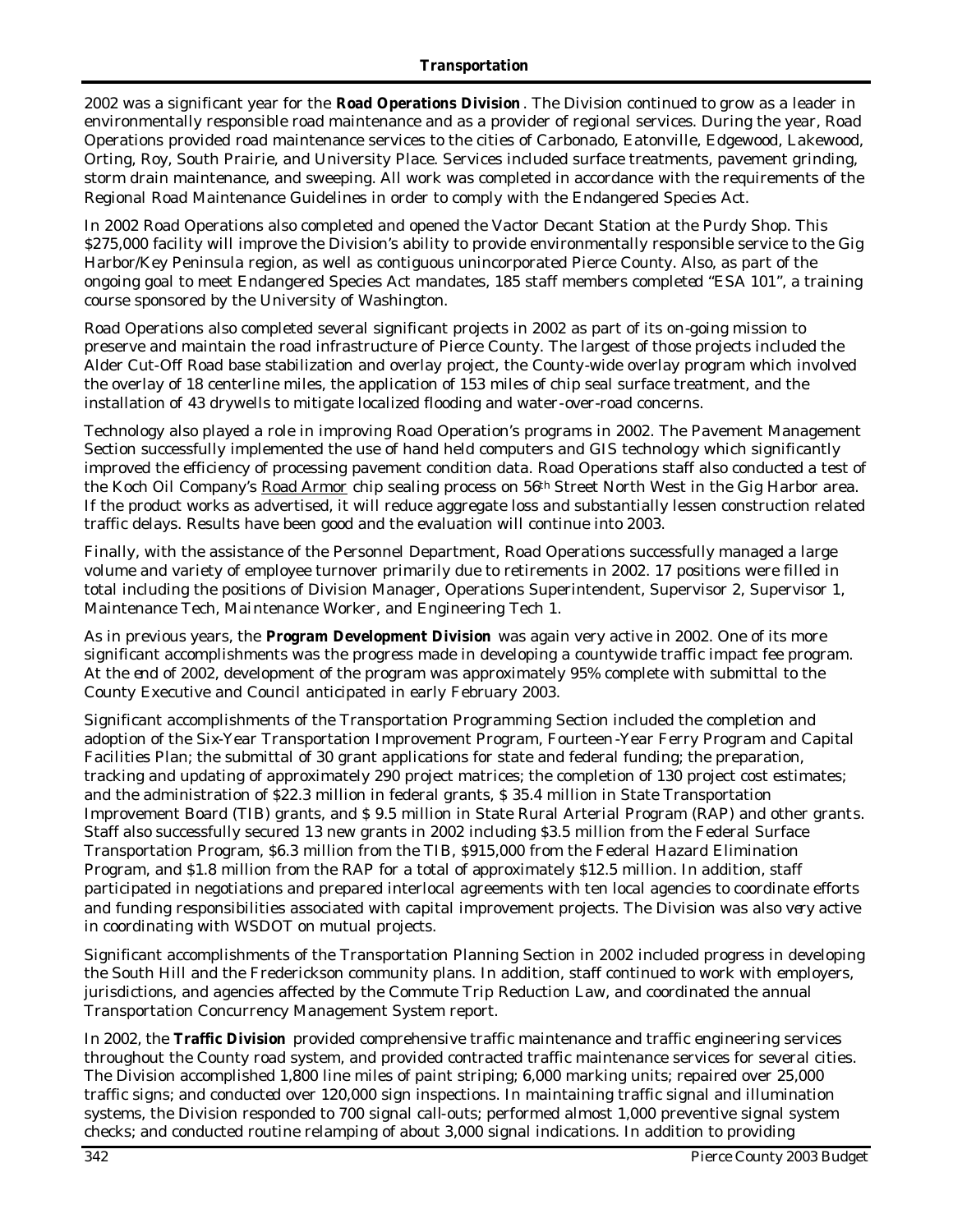#### *Transportation*

development review support to PALS, the Division also provided traffic engineering and design services which led to several operational enhancements, including: A new traffic signal at Sunrise Boulevard & 122<sup>nd</sup> Avenue East; signing, striping and markings for the new connection of 122nd Avenue East to Sunrise Boulevard; an intersection flashing beacon at Sumner-Tapps Highway & 16th Street East; a four-way stop at Brookdale Road & Waller Road East; channelization revisions at 78th Avenue & 204th Street East; new railroad crossing markings at non-signalized railroad/County arterial crossings; converting approximately 30 school crosswalks to more durable European design; refurbishing signal hardware at 25 flashing intersection beacons and over a dozen traffic signals; replacing the 1,000 oldest traffic sign faces in service with new signs; and developing and implementing a new Neighborhood Entry sign policy.

| <b>DEPARTMENT BUDGETS</b>             |   |                       |   |                       |                           |                          |  |  |  |  |  |
|---------------------------------------|---|-----------------------|---|-----------------------|---------------------------|--------------------------|--|--|--|--|--|
| <b>Department Name</b>                |   | 2002<br><b>Budget</b> |   | 2003<br><b>Budget</b> | <b>Absolute</b><br>Change | <b>Percent</b><br>Change |  |  |  |  |  |
| <b>Airport Fund</b>                   | S | 1,034,770             | S | 583,880               | (450, 890)<br>S           | $(43.6)$ %               |  |  |  |  |  |
| County Road Fund                      |   | 54,116,410            |   | 59,328,570            | 5,212,160                 | 9.6                      |  |  |  |  |  |
| <b>Pierce County Ferry Services</b>   |   | 2,507,520             |   | 2,615,250             | 107.730                   | 4.3                      |  |  |  |  |  |
| <b>Public Works Construction Fund</b> |   | 54,428,110            |   | 51,845,000            | (2,583,110)               | (4.7)                    |  |  |  |  |  |
| Vehicle License Fee Fund              |   | 3,700,000             |   | 3,754,000             | 54,000                    | 1.5                      |  |  |  |  |  |
| <b>Total Transportation</b>           |   | \$115,786,810         |   | \$118,126,700         | \$2,339,890               | 2.0%                     |  |  |  |  |  |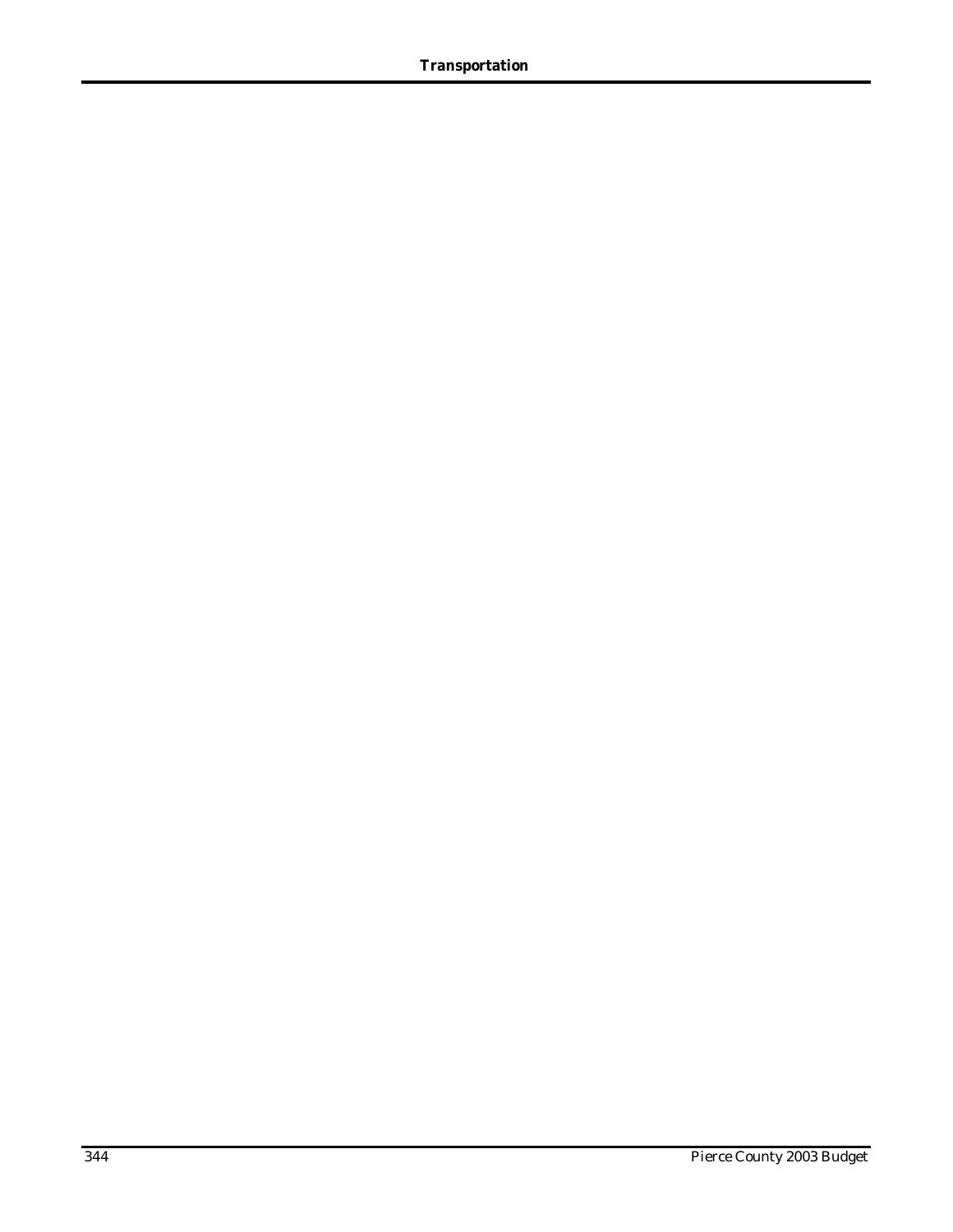## **Airport Fund**

*Enterprise Fund*

## **The mission of the Pierce County Airport (Thun Field) is to support general utility aviation operations and maximize fiscal self-supporting capabilities.**

| <b>Departmental</b><br><b>Summary:</b> | The Airport Fund provides for the operation, maintenance, and capital improvements<br>at Pierce County Airport - Thun Field. This fund's goal is to be self-supporting<br>through user fees and tenant charges.                                                                                                  |  |  |  |  |  |  |  |  |
|----------------------------------------|------------------------------------------------------------------------------------------------------------------------------------------------------------------------------------------------------------------------------------------------------------------------------------------------------------------|--|--|--|--|--|--|--|--|
|                                        | The Airport is classified as General Aviation by the Federal Aviation Administration.<br>The Airport's design level is General Utility, Stage I which supports primarily the<br>personal and recreational needs and secondarily the business needs of aviation in<br>southeastern Pierce County.                 |  |  |  |  |  |  |  |  |
| <b>Budget</b><br>Highlights:           | The proposed 2003 Airport budget is 44% below the 2002 level, because last years<br>budget contains a much larger capital improvement program. The 2003 Budget<br>includes the following:                                                                                                                        |  |  |  |  |  |  |  |  |
|                                        | Inflationary cost increases for on-going operations; and<br>a)                                                                                                                                                                                                                                                   |  |  |  |  |  |  |  |  |
|                                        | <b>Capital Improvements:</b><br>b)                                                                                                                                                                                                                                                                               |  |  |  |  |  |  |  |  |
|                                        | Realignment of the north portion of west taxiway                                                                                                                                                                                                                                                                 |  |  |  |  |  |  |  |  |
|                                        | miscellaneous infrastructure enhancements35,000                                                                                                                                                                                                                                                                  |  |  |  |  |  |  |  |  |
|                                        | south emergency access road construction 125,000                                                                                                                                                                                                                                                                 |  |  |  |  |  |  |  |  |
|                                        | aviation rights acquisition north of airport (grant match)6,000                                                                                                                                                                                                                                                  |  |  |  |  |  |  |  |  |
|                                        | remaining perimeter fencing/key gates (grant match) 8,000                                                                                                                                                                                                                                                        |  |  |  |  |  |  |  |  |
|                                        | \$203,000                                                                                                                                                                                                                                                                                                        |  |  |  |  |  |  |  |  |
|                                        | The operating budget and these improvements are proposed to be financed through<br>$\mathbf{u} = \mathbf{v}$ , $\mathbf{u} = \mathbf{v}$ , $\mathbf{u} = \mathbf{v}$ , $\mathbf{u} = \mathbf{v}$ , $\mathbf{u} = \mathbf{v}$ , $\mathbf{v} = \mathbf{v}$ , $\mathbf{u} = \mathbf{v}$ , $\mathbf{u} = \mathbf{v}$ |  |  |  |  |  |  |  |  |

the 3% allocation from the 1st Real Estate Excise Tax, ongoing airport rental revenues, use of prior balances in this fund (\$104,500), and a proposed hanger and tie downs fee increase.

| <b>FUNDING SOURCES</b>         |              |               |    |               |    |               |    |               |                 |           |                |
|--------------------------------|--------------|---------------|----|---------------|----|---------------|----|---------------|-----------------|-----------|----------------|
|                                | 2000<br>2001 |               |    |               |    | 2002          |    | 2003          | <b>Absolute</b> |           | <b>Percent</b> |
|                                |              | <b>Actual</b> |    | <b>Actual</b> |    | <b>Budget</b> |    | <b>Budget</b> |                 | Change    | Change         |
| Est Use Of Begin Fund Balance  | \$           |               | \$ |               | \$ | 135,250       | \$ | 104,500       | S               | (30, 750) | $(22.7)$ %     |
| Taxes                          |              | 116.184       |    | 137.817       |    | 110.000       |    | 110.000       |                 |           |                |
| Intergovernmental Revenue      |              |               |    | 86.296        |    |               |    |               |                 |           |                |
| Miscellaneous Revenue          |              | 312,583       |    | 336.106       |    | 362.020       |    | 369,380       |                 | 7.360     | 2.0            |
| <b>Other Financing Sources</b> |              | (1,200)       |    | 172,046       |    | 427,500       |    |               |                 | (427,500) | (100.0)        |
| Total                          |              | 427,567       |    | 732,265       |    | 1,034,770     |    | 583,880       |                 | (450,890) | $(43.6)$ %     |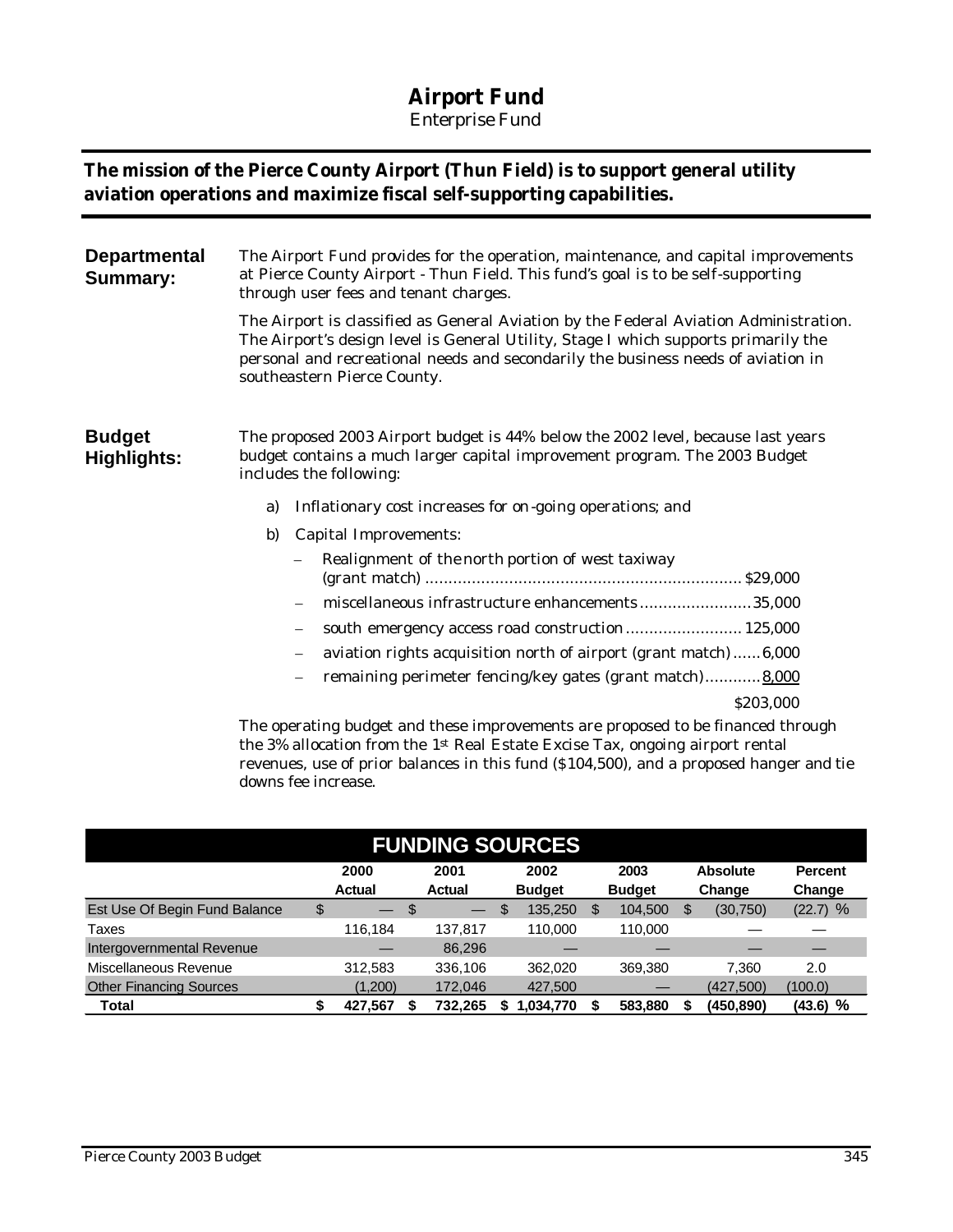*Airport Fund*

| <b>EXPENDITURES</b>               |    |                       |     |                       |    |                       |    |                       |    |                           |                          |  |
|-----------------------------------|----|-----------------------|-----|-----------------------|----|-----------------------|----|-----------------------|----|---------------------------|--------------------------|--|
|                                   |    | 2000<br><b>Actual</b> |     | 2001<br><b>Actual</b> |    | 2002<br><b>Budget</b> |    | 2003<br><b>Budget</b> |    | <b>Absolute</b><br>Change | <b>Percent</b><br>Change |  |
| Salaries & Wages                  | \$ | 60.720                | \$. | 70.679                | \$ | 78.610                | -S | 81.700                | \$ | 3,090                     | 3.9%                     |  |
| <b>Personnel Benefits</b>         |    | 16.051                |     | 24,583                |    | 23.290                |    | 24.560                |    | 1.270                     | 5.5                      |  |
| <b>Supplies</b>                   |    | 17.129                |     | 6.218                 |    | 4,720                 |    | 5.400                 |    | 680                       | 14.4                     |  |
| Other Services & Charges          |    | 198.485               |     | 254.908               |    | 249.940               |    | 229.190               |    | (20, 750)                 | (8.3)                    |  |
| <b>Intergovernmental Services</b> |    | 3,368                 |     | 2.922                 |    | 3.500                 |    | 3.030                 |    | (470)                     | (13.4)                   |  |
| <b>Capital Outlays</b>            |    | 13.099                |     | 175.469               |    | 662,700               |    | 203,000               |    | (459,700)                 | (69.4)                   |  |
| Debt Service-Principal            |    | _                     |     |                       |    | 7.910                 |    | 13.740                |    | 5.830                     | 73.7                     |  |
| Interest                          |    | 5,812                 |     | 4.641                 |    | 4.100                 |    | 23.260                |    | 19.160                    | 467.3                    |  |
| Total                             | \$ | 314.664               |     | 539.420               | S  | 1.034.770             |    | 583,880               |    | (450.890)                 | $(43.6)$ %               |  |

| <b>STAFFING SUMMARY</b>       |                    |                    |                    |                    |                    |                    |  |  |  |  |  |
|-------------------------------|--------------------|--------------------|--------------------|--------------------|--------------------|--------------------|--|--|--|--|--|
|                               | 1998<br><b>FTE</b> | 1999<br><b>FTE</b> | 2000<br><b>FTE</b> | 2001<br><b>FTE</b> | 2002<br><b>FTE</b> | 2003<br><b>FTE</b> |  |  |  |  |  |
| <b>Airport Operations Mgr</b> | 1.00               | 1.00               | 1.00               | 1.00               | 1.00               | 1.00               |  |  |  |  |  |
| <b>Facilities Maint Tech</b>  | 1.00               | 1.00               | 0.50               | 0.60               | 0.60               | 0.60               |  |  |  |  |  |
| Dir - Public Works & Util     | 0.01               |                    |                    |                    |                    |                    |  |  |  |  |  |
| Deputy PW & Utilities Dir     | 0.01               |                    |                    |                    |                    |                    |  |  |  |  |  |
| <b>Total</b>                  | 2.02               | 2.00               | 1.50               | 1.60               | 1.60               | 1.60               |  |  |  |  |  |

# **WORKLOAD SERVICE DATA**

|                        | Unit of<br><b>Measure</b> | 1998<br>Actual | 1999<br><b>Actual</b> | 2000<br><b>Actual</b> | 2001<br>Actual | 2002<br><b>Estimate</b> | 2003<br><b>Estimate</b> |
|------------------------|---------------------------|----------------|-----------------------|-----------------------|----------------|-------------------------|-------------------------|
| Tiedowns rented        | Tiedowns                  | 47             | 48                    | 48                    | 48             | 48                      | 48                      |
| Hangar space rented    | Spaces                    | 50             | 50                    | 50                    | 50             | 50                      | 50                      |
| Take offs and landings | Occurrence                | 95,000         | 95.500                | 100,000               | 100,000        | 105.000                 | 108,000                 |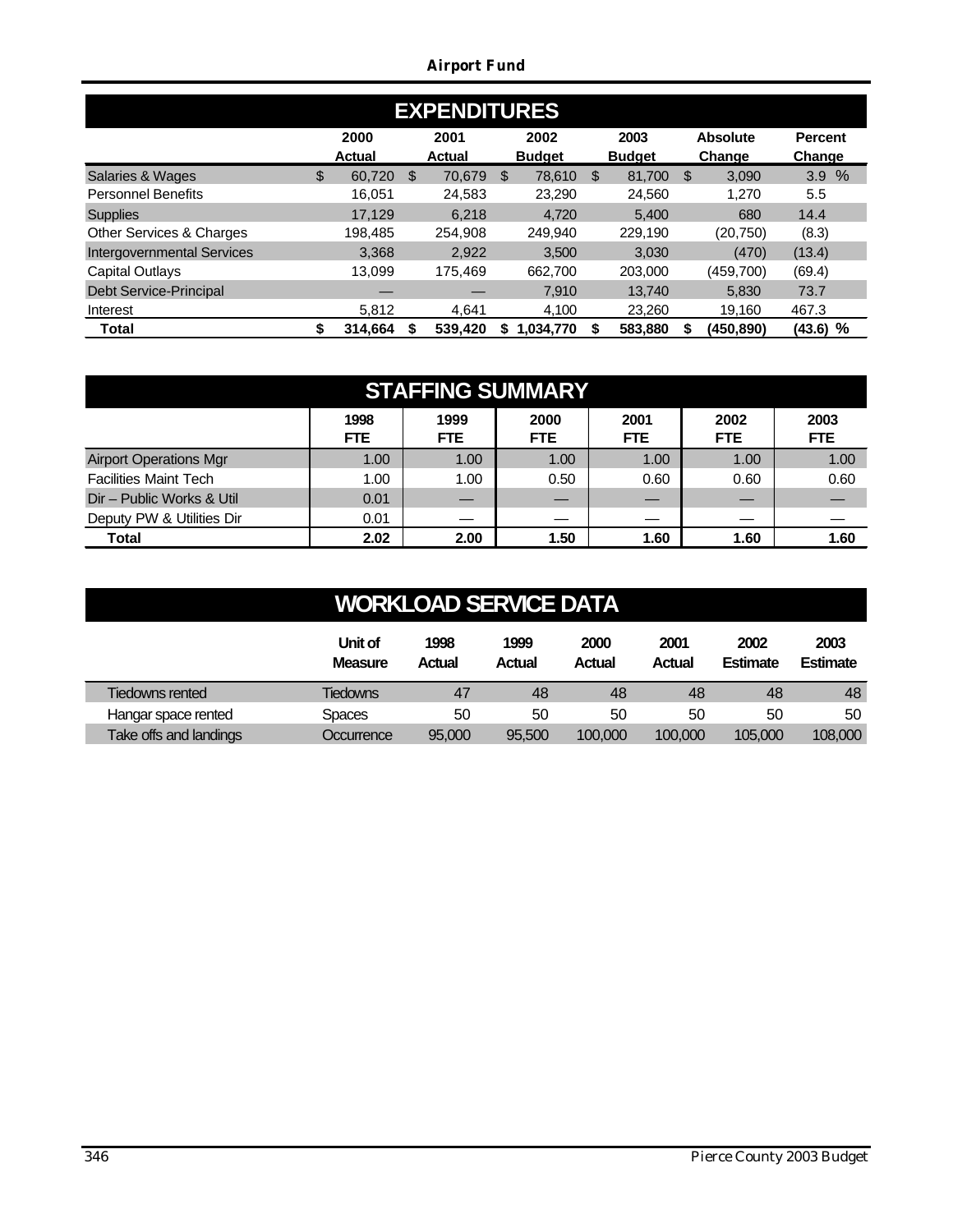#### *Airport Fund*

## **BUDGET RATIOS**



## **Extent of Self-Support**

\* From 1992 to 2002 the extent of self-support increased by 22%.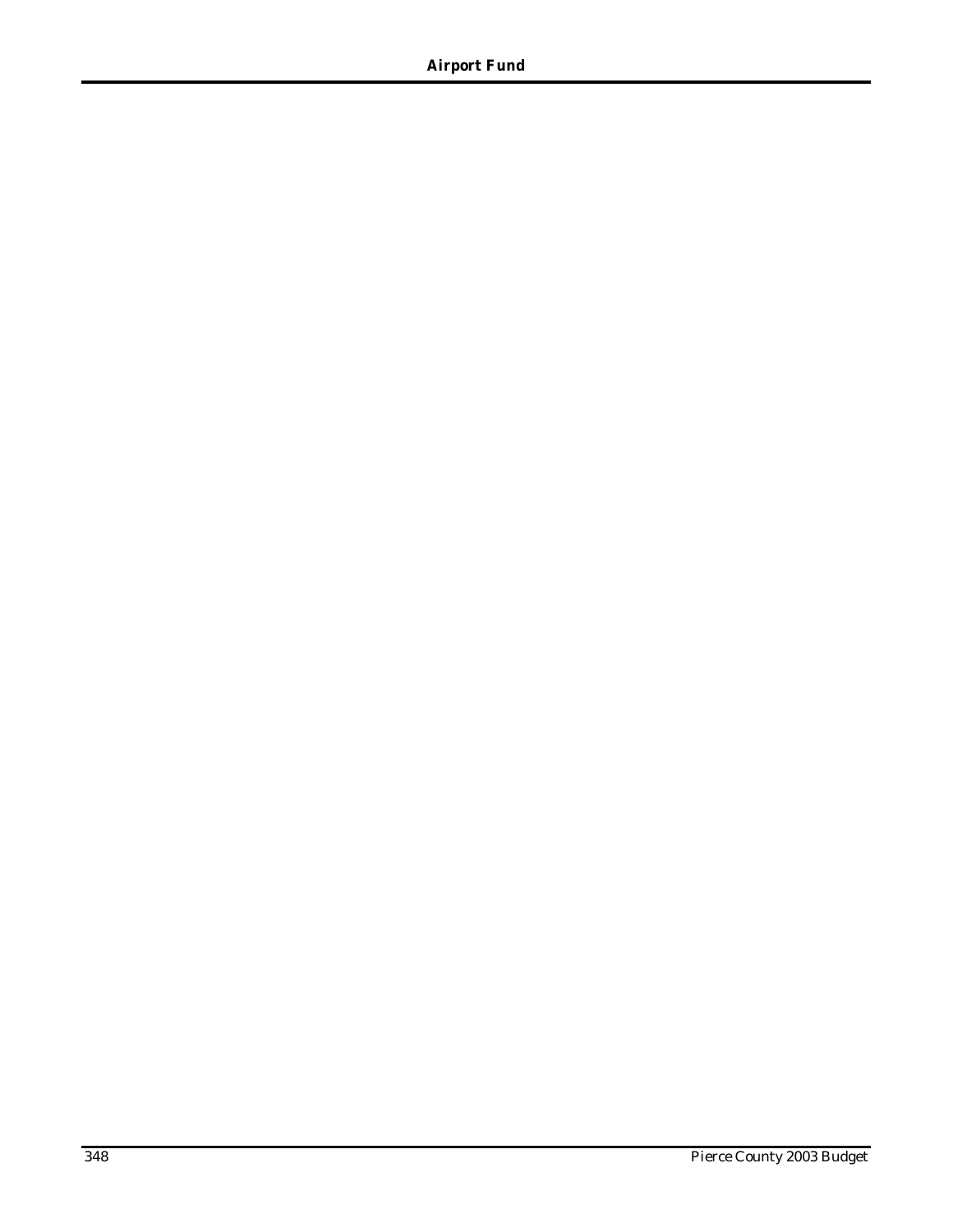## **County Road Fund**

*Special Revenue Fund*

## **The mission of Transportation Services is to provide transportation infrastructure including planning, design development, construction, contract administration, maintenance and operations, ferry and airport operations, and equipment services.**

| <b>Departmental</b><br><b>Summary:</b> | The Transportation Services Division of the Public Works and Utilities Department<br>plans, improves, and maintains the transportation system. Major revenue sources of<br>the Road Fund are dedicated property tax and state allocated motor vehicle fuel<br>excise tax. The transportation system consists of 1,500 miles of roadway, 150 bridges,<br>60 traffic signals, and a ferry operation. Drainage facilities keep the roadways free of<br>water. Shop facilities stockpile materials and garage the 200 road maintenance<br>vehicles necessary for keeping the roads open and safe. Projections indicate that the<br>highway system must handle a 50% increase in vehicle miles traveled over the next<br>10 years to accommodate economic development in the County. The current value of<br>the system is over \$1 billion or \$1,500 per capita. |  |  |  |  |  |  |  |  |
|----------------------------------------|---------------------------------------------------------------------------------------------------------------------------------------------------------------------------------------------------------------------------------------------------------------------------------------------------------------------------------------------------------------------------------------------------------------------------------------------------------------------------------------------------------------------------------------------------------------------------------------------------------------------------------------------------------------------------------------------------------------------------------------------------------------------------------------------------------------------------------------------------------------|--|--|--|--|--|--|--|--|
|                                        | The Transportation Services Division employs staff to plan, build and maintain a safe<br>and efficient road network for the citizens of Pierce County. The Department is<br>organized into two operating divisions: Engineering and Maintenance. The<br>Engineering Division's responsibilities include planning, designing and constructing<br>road and bridge projects, establishing standards for roadway construction, and<br>maintaining the County Road Log. The Maintenance Division performs over 100<br>functions to keep the transportation system operating at its original "as built"<br>condition and capacity.                                                                                                                                                                                                                                  |  |  |  |  |  |  |  |  |
| <b>Budget</b>                          | The 2003 budget for the County Road Fund is 9.6% above 2002. This budget includes:                                                                                                                                                                                                                                                                                                                                                                                                                                                                                                                                                                                                                                                                                                                                                                            |  |  |  |  |  |  |  |  |
| Highlights:                            | \$8.4 million in funds allocated for a capital projects transfer to the Roads<br>a)<br>Construction fund;                                                                                                                                                                                                                                                                                                                                                                                                                                                                                                                                                                                                                                                                                                                                                     |  |  |  |  |  |  |  |  |
|                                        | \$5 million for land acquisition expenses for potential new facilities (roads<br>b)<br>maintenance shop and a transportation services building);                                                                                                                                                                                                                                                                                                                                                                                                                                                                                                                                                                                                                                                                                                              |  |  |  |  |  |  |  |  |
|                                        | \$1.5 million allocation to purchase the District #3 shop, which is currently<br>C)<br>leased; and                                                                                                                                                                                                                                                                                                                                                                                                                                                                                                                                                                                                                                                                                                                                                            |  |  |  |  |  |  |  |  |
|                                        | The addition of two staff positions for the Projects Design Team.<br>d)                                                                                                                                                                                                                                                                                                                                                                                                                                                                                                                                                                                                                                                                                                                                                                                       |  |  |  |  |  |  |  |  |
|                                        | This proposed budget will require the use of \$8.7 million in prior fund balance to<br>support the requested staffing, services, and programs.                                                                                                                                                                                                                                                                                                                                                                                                                                                                                                                                                                                                                                                                                                                |  |  |  |  |  |  |  |  |
|                                        |                                                                                                                                                                                                                                                                                                                                                                                                                                                                                                                                                                                                                                                                                                                                                                                                                                                               |  |  |  |  |  |  |  |  |

#### **Performance Measures**

- 1) Develop, coordinate, and maintain the Six-Year Transportation Improvement Program and the Transportation Element of the Capital Facilities Plan by November 31, 2003. (Goals A, B)
- 2) Develop a countywide traffic impact fee program and related regulations by June 1, 2003. (Goals A, H)

3) Complete the Waterborne Transportation Study by November 1, 2003. (Goals (A, H)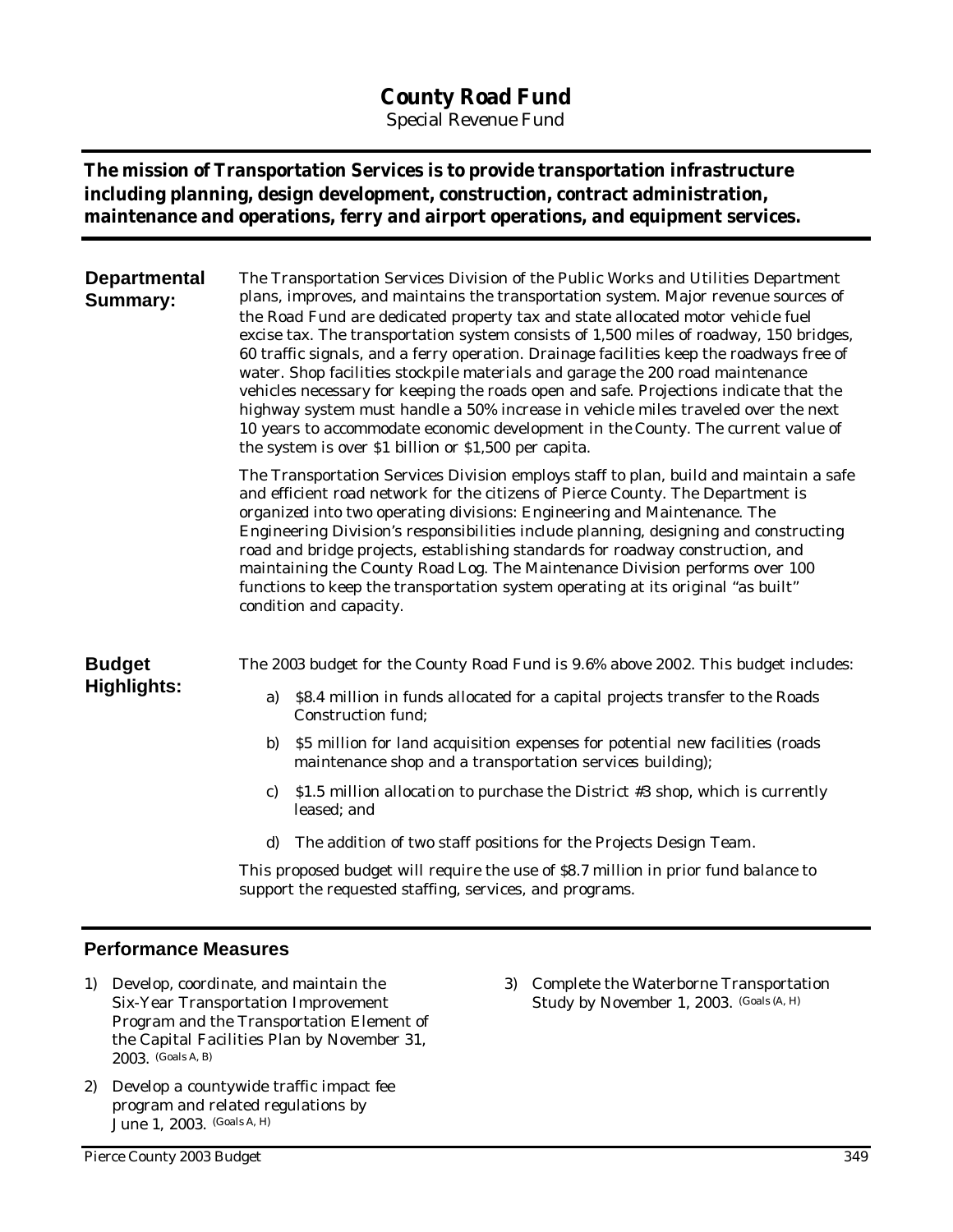- 4) During 2003, reuse and recycle 25% of road and street "waste" materials in daily maintenance activities. (Goals (A, H, I, J)
- 5) Complete review and implementation of the Best Management Practices by September 1, 2003. (Goals A, H, I, J)
- 6) Convert three former pit sites into material management stations by December 31, 2003. (Goals A, H, I, J)

| <b>FUNDING SOURCES</b>         |                         |                        |                       |                       |                           |                          |  |  |  |  |  |
|--------------------------------|-------------------------|------------------------|-----------------------|-----------------------|---------------------------|--------------------------|--|--|--|--|--|
|                                | 2000<br>Actual          | 2001<br><b>Actual</b>  | 2002<br><b>Budget</b> | 2003<br><b>Budget</b> | <b>Absolute</b><br>Change | <b>Percent</b><br>Change |  |  |  |  |  |
| Est Use Of Begin Fund Balance  | \$<br>$\hspace{0.05cm}$ | S<br>$\hspace{0.05cm}$ | 5,793,490<br>\$       | 8,688,360<br>\$       | 2,894,870<br>\$.          | 50.0 %                   |  |  |  |  |  |
| Taxes                          | 29,740,788              | 31,988,069             | 33,852,720            | 35,361,490            | 1,508,770                 | 4.5                      |  |  |  |  |  |
| Licenses & Permits             | 58,998                  | 59,308                 | 62,200                | 51,000                | (11,200)                  | (18.0)                   |  |  |  |  |  |
| Intergovernmental Revenue      | 13,378,129              | 13,911,195             | 13,449,500            | 14,062,920            | 613,420                   | 4.6                      |  |  |  |  |  |
| <b>Charges For Services</b>    | 737,092                 | 735,971                | 523,000               | 762,800               | 239,800                   | 45.9                     |  |  |  |  |  |
| Miscellaneous Revenue          | 30,243                  | 118.059                | 92,500                | 109,000               | 16.500                    | 17.8                     |  |  |  |  |  |
| <b>Other Financing Sources</b> | 3.602.744               | 537.296                | 343,000               | 293,000               | (50,000)                  | (14.6)                   |  |  |  |  |  |
| <b>Total</b>                   | \$47,547,994            | \$47,349,898           | \$54,116,410          | \$59,328,570          | 5,212,160<br>S            | %<br>9.6                 |  |  |  |  |  |

| <b>PROGRAM EXPENDITURES</b>          |                    |                    |                       |                       |                           |                          |  |  |  |  |  |
|--------------------------------------|--------------------|--------------------|-----------------------|-----------------------|---------------------------|--------------------------|--|--|--|--|--|
|                                      | 2002<br><b>FTE</b> | 2003<br><b>FTE</b> | 2002<br><b>Budget</b> | 2003<br><b>Budget</b> | <b>Absolute</b><br>Change | <b>Percent</b><br>Change |  |  |  |  |  |
| Engineering                          | 79.50              | 80.50              | \$3,360,430           | 4,330,460<br>S        | 970.030<br>S              | 28.9 %                   |  |  |  |  |  |
| County Engineer/Admin Svcs           | 27.30              | 29.30              | 13,794,490            | 15,927,060            | 2,132,570                 | 15.5                     |  |  |  |  |  |
| Program Development                  | 16.00              | 17.00              | 1,991,700             | 1,905,150             | (86, 550)                 | (4.3)                    |  |  |  |  |  |
| Roads Maintenance                    | 168.57             | 168.57             | 20,909,120            | 21,824,780            | 915,660                   | 4.4                      |  |  |  |  |  |
| <b>Traffic Administration</b>        | 35.66              | 33.66              | 4,162,830             | 4,246,350             | 83,520                    | 2.0                      |  |  |  |  |  |
| <b>Transfer Out Const/Equip/Serv</b> |                    |                    | 9.897.840             | 11.094.770            | 1.196.930                 | 12.1                     |  |  |  |  |  |
| <b>Total</b>                         | 327.03             | 329.03             | \$54,116,410          | \$59,328,570          | \$5,212,160               | %<br>9.6                 |  |  |  |  |  |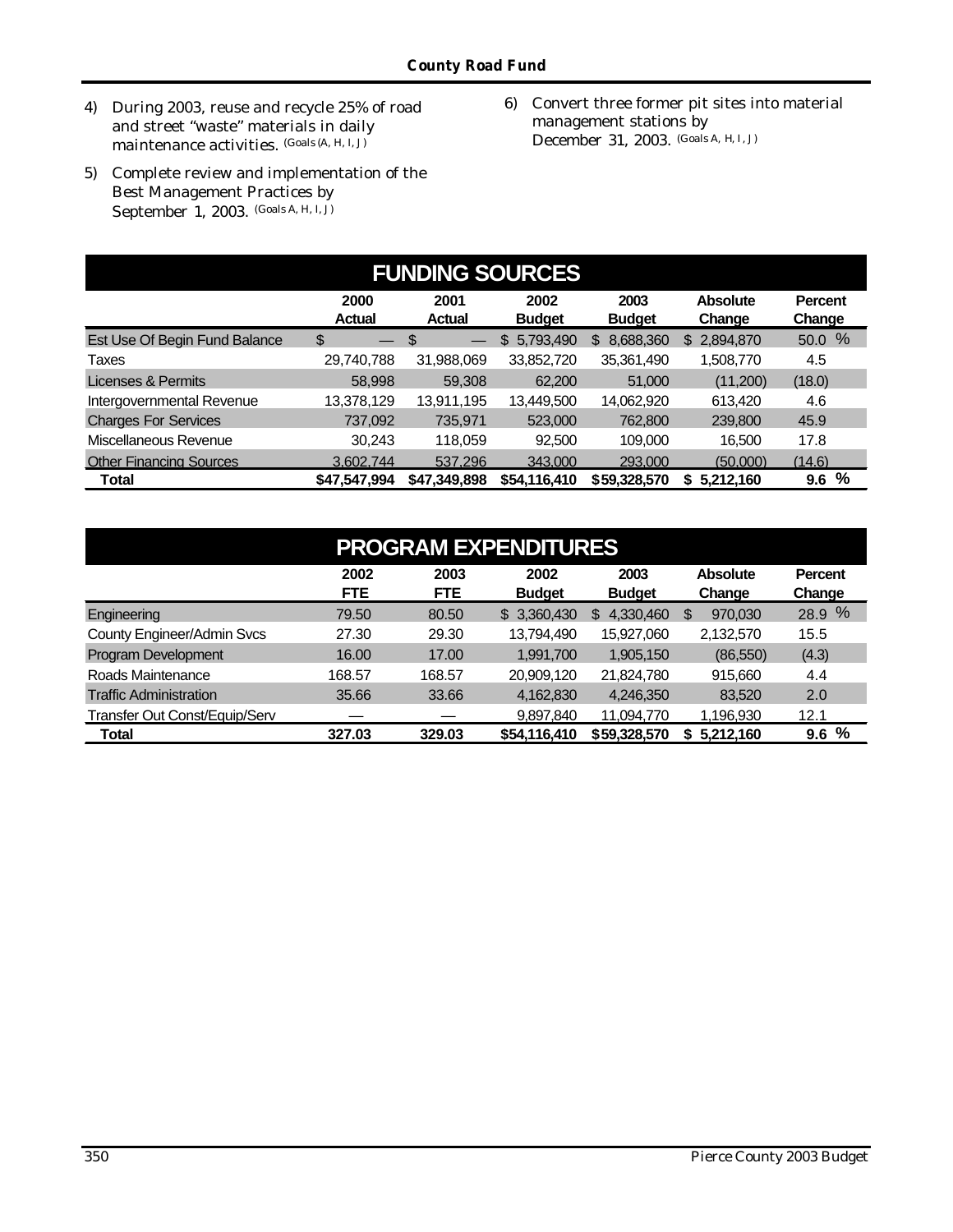|                                             |                                        |                                 |                               | <b>EXPENDITURE BY ACTIVITY</b> |                           |                                      |                              |                           |                   |
|---------------------------------------------|----------------------------------------|---------------------------------|-------------------------------|--------------------------------|---------------------------|--------------------------------------|------------------------------|---------------------------|-------------------|
|                                             | County<br>Eng\Admin<br><b>Services</b> | Engineering                     | Program<br><b>Development</b> | Road<br>Maintenance            | <b>Traffic</b>            | 2003 Budget<br><b>Request Totals</b> | 2002 Budget<br><b>Totals</b> | <b>Absolute</b><br>Change | Percent<br>Change |
| 542XX Road Maintenance                      | $\mathfrak{L}$                         | 71,400 \$<br>$\mathbf{\hat{f}}$ |                               | 15,330,890<br>£.               | $\mathbb{S}$<br>2,345,900 | $\mathbb{S}$<br>17,748,190           | \$<br>16,534,950             | \$<br>1,213,240           | 7.3%              |
| 54290 Maintenance Administration            |                                        |                                 | —                             | 1,536,350                      | 399,940                   | 1,936,290                            | 2,193,250                    | $(256,960)$ $(11.7)$      |                   |
| 54310 Management                            | 469.060                                | 222.620                         | 79.240                        | 295,860                        | 96,530                    | 1,163,310                            | 1.033.990                    | 129,320                   | 12.5              |
| 54320 Undistributed Engineering             | $\hspace{0.05cm}$                      | 2,796,660                       | 489,610                       | 382,190                        | 873,510                   | 4,541,970                            | 3,648,890                    | 893,080                   | 24.5              |
| 54330 Data Processing                       | 479,800                                |                                 | —                             |                                | —                         | 479,800                              | 505,750                      | (25,950)                  | (5.1)             |
| 54330 Insurance                             | 1,175,410                              |                                 | $\overline{\phantom{0}}$      |                                |                           | 1,175,410                            | 762,720                      | 412,690                   | 54.1              |
| 54330 Interfund Indirect Transfer           | 1,707,910                              |                                 |                               |                                |                           | 1,707,910                            | 1,433,900                    | 274,010                   | 19.1              |
| 54330 Support Services                      | 3,667,160                              | 80,600                          | 246,190                       |                                |                           | 3,993,950                            | 3,435,450                    | 558,500                   | 16.3              |
| 54340 Planning                              |                                        |                                 | 818.150                       | 333.130                        | 4.000                     | 1,155,280                            | 1.256.490                    | (101, 210)                | (8.1)             |
| 54360 Training                              | 98.110                                 | 250,200                         | 82,520                        | 326,450                        | 81,040                    | 838,320                              | 850,180                      | (11, 860)                 | (1.4)             |
| 54370 Undistributed Labor Costs             | 240.230                                | 908.980                         | 189,440                       | 1.534.960                      | 383,080                   | 3,256,690                            | 3,131,740                    | 124,950                   | 4.0               |
| 54410 Facility Construction                 | 7,850,000                              |                                 |                               | 704,000                        | $\overline{\phantom{0}}$  | 8,554,000                            | 7,417,000                    | 1,137,000                 | 15.3              |
| 54420 Facility Maintenance                  | 239,380                                |                                 |                               | 1,380,950                      | 62,350                    | 1,682,680                            | 2,014,260                    | (331,580)                 | (16.5)            |
| 59700 Op Transfer Out                       | 239,510                                | 22,500                          | —                             | 980,000                        | 18,000                    | 1,260,010                            | 1,153,290                    | 106,720                   | 9.3               |
| 59700 Op Transfer Out - Constr              | 8,394,600                              |                                 | —                             |                                |                           | 8,394,600                            | 8,018,000                    | 376,600                   | 4.7               |
| 59700 Op Transfer Out - Ferry               | 540,160                                |                                 | $\overline{\phantom{0}}$      |                                |                           | 540,160                              | 726,550                      | (186, 390)                | (25.7)            |
| 59700 Op Transfer Out - Traffic Enforcement |                                        |                                 |                               |                                | 900,000                   | 900,000                              |                              | 900,000                   | $\infty$          |
| <b>Total</b>                                | \$25,101,330                           | 4,352,960 \$<br>-\$             | 1,905,150                     | \$<br>22,804,780               | 5,164,350<br>- \$         | 59,328,570<br>- 55                   | \$                           | 54,116,410 \$ 5,212,160   | 9.6%              |
| 2003 Full Time Equivalents                  | 29.30                                  | 80.50                           | 17.00                         | 168.57                         | 33.66                     | 329.03                               |                              |                           |                   |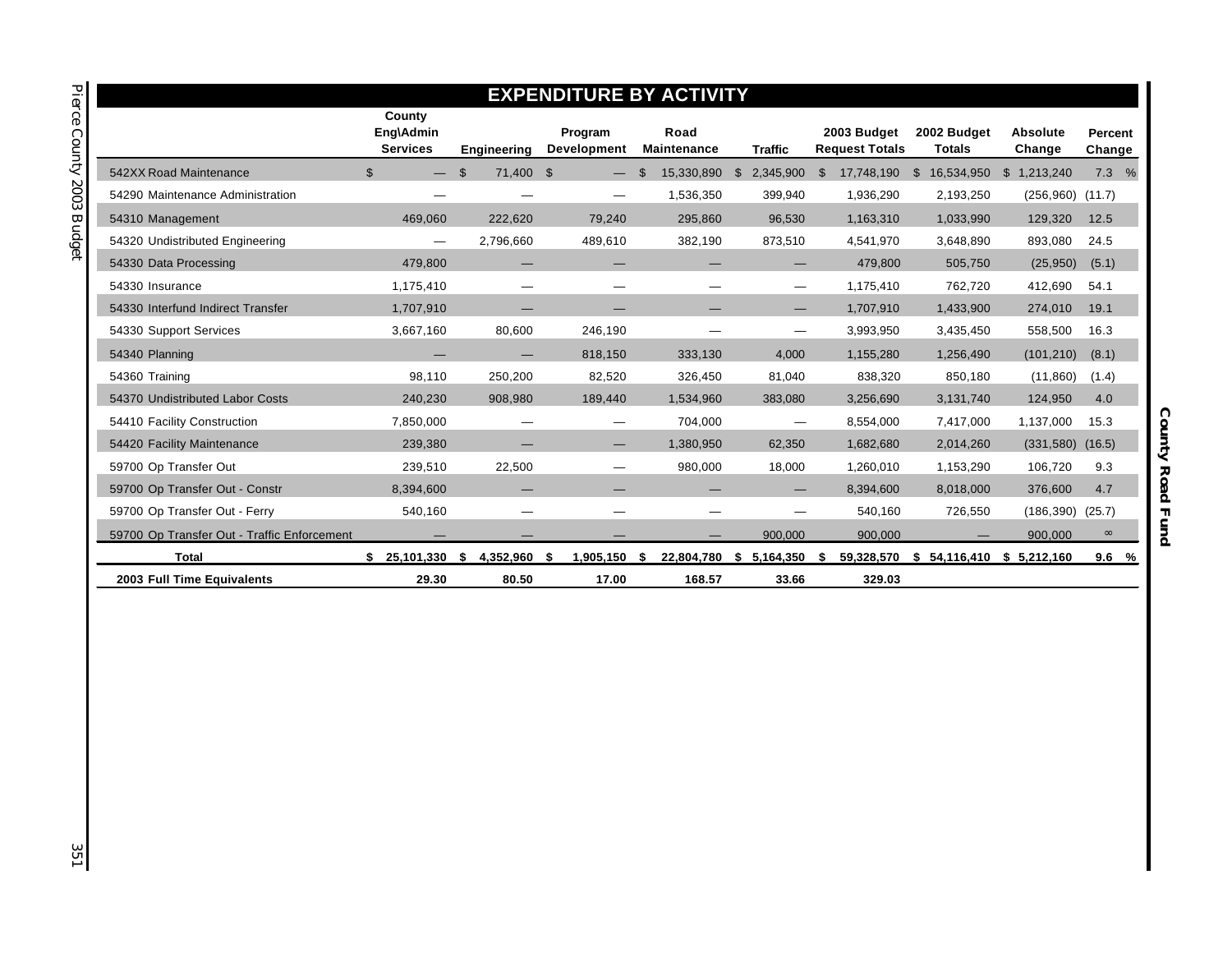| <b>STAFFING SUMMARY</b>                                 |                    |                    |                    |                    |                    |                    |  |  |  |  |  |  |
|---------------------------------------------------------|--------------------|--------------------|--------------------|--------------------|--------------------|--------------------|--|--|--|--|--|--|
|                                                         | 1998<br><b>FTE</b> | 1999<br><b>FTE</b> | 2000<br><b>FTE</b> | 2001<br><b>FTE</b> | 2002<br><b>FTE</b> | 2003<br><b>FTE</b> |  |  |  |  |  |  |
| Dir - Public Works & Util                               | 0.60               | 0.51               | 0.51               | 0.51               | 0.51               | 0.51               |  |  |  |  |  |  |
| <b>County Engineer</b>                                  | 1.00               | 1.00               | 1.00               | 1.00               | 1.00               | 1.00               |  |  |  |  |  |  |
| Deputy PW & Utilities Dir                               | 0.60               | 0.51               | 0.51               | 0.51               | 0.51               | 0.51               |  |  |  |  |  |  |
| Maintenance Manager                                     | 1.00               | 1.00               | 1.00               | 1.00               | 1.00               | 1.00               |  |  |  |  |  |  |
| <b>Administrative Svcs Mgr</b>                          | 1.00               | 1.00               | 1.00               | 1.00               | 0.87               | 0.87               |  |  |  |  |  |  |
| Program Development Mgr                                 | 1.00               | 1.00               | 1.00               | 1.00               | 1.00               | 1.00               |  |  |  |  |  |  |
| <b>Traffic Engineer</b>                                 | 1.00               | 1.00               | 1.00               | 1.00               | 1.00               | 1.00               |  |  |  |  |  |  |
| <b>Assoc Traffic Engineer</b>                           | 1.00               | 1.00               | 1.00               | 1.00               | 1.00               | 1.00               |  |  |  |  |  |  |
| <b>Civil Engineer</b>                                   | 47.00              | 45.00              | 44.80              | 46.50              | 46.50              | 47.50              |  |  |  |  |  |  |
| Road Maintenance Supt                                   | 1.00               | 1.00               | 1.00               | 1.00               | 2.00               | 2.00               |  |  |  |  |  |  |
| <b>Right of Way Agent</b>                               | 7.00               | 6.00               | 6.00               | 6.00               | 7.00               | 7.00               |  |  |  |  |  |  |
| <b>Traffic Operations Supv</b>                          | 1.00               | 1.00               | 1.00               | 1.00               | 1.00               | 1.00               |  |  |  |  |  |  |
| <b>Traffic Signal Tech</b>                              | 5.00               | 5.00               | 5.00               | 5.00               | 5.00               | 5.00               |  |  |  |  |  |  |
| Admin Program Mgr                                       | 1.00               | 1.00               | 0.96               | 0.96               | 0.96               | 0.96               |  |  |  |  |  |  |
| Dept Info Tech Spec                                     | 1.00               | 2.00               | 2.00               | 3.00               | 2.00               | 2.00               |  |  |  |  |  |  |
| <b>Engineering Tech</b>                                 | 51.00              | 51.00              | 49.00              | 50.00              | 50.00              | 51.00              |  |  |  |  |  |  |
| <b>Environmental Biologist</b>                          | 1.00               | 1.00               | 2.00               | 2.00               | 3.00               | 3.00               |  |  |  |  |  |  |
| Planner                                                 | 5.00               | 5.00               | 5.00               | 5.00               | 5.00               | 5.00               |  |  |  |  |  |  |
| <b>Public Works Project Coord</b>                       |                    | 1.00               | 1.00               | 1.00               | 1.00               | 1.00               |  |  |  |  |  |  |
| Public Works Supv                                       | 9.00               | 10.00              | 10.00              | 10.00              | 9.00               | 9.00               |  |  |  |  |  |  |
| Maintenance Crew Chief                                  | 5.00               | 5.00               | 5.00               | 5.00               | 5.00               | 5.00               |  |  |  |  |  |  |
| Heavy Equipment Operator                                |                    |                    |                    | 21.00              | 21.00              | 21.00              |  |  |  |  |  |  |
| <b>Contract Compliance Ofcr</b>                         | 1.00               | 1.00               | 1.00               | 1.00               | 1.00               | 1.00               |  |  |  |  |  |  |
| <b>Grant Accountant</b>                                 | 1.00               | 1.00               | 1.00               | 1.00               | 1.00               | 1.00               |  |  |  |  |  |  |
| Maintenance Tech                                        | 116.00             | 116.00             | 115.92             | 113.92             | 79.92              | 79.92              |  |  |  |  |  |  |
| Traffic Sign Technician                                 | 12.00              | 12.00              | 12.00              | 12.00              | 12.00              | 12.00              |  |  |  |  |  |  |
| <b>Accounting Assistant</b>                             | 6.00               | 5.00               | 4.80               | 4.80               | 5.60               | 5.60               |  |  |  |  |  |  |
| <b>Contract Compliance Spec</b>                         | 1.00               | 1.00               | 1.00               | 1.00               | 1.00               | 1.00               |  |  |  |  |  |  |
| <b>Office Assistant</b>                                 | 15.00              | 15.00              | 16.00              | 16.00              | 15.66              | 15.66              |  |  |  |  |  |  |
| Maintenance Worker                                      |                    |                    |                    |                    | 33.00              | 33.00              |  |  |  |  |  |  |
| <b>Records Specialist</b>                               | 1.00               | 1.00               | 1.00               | 1.00               | 1.00               | 1.00               |  |  |  |  |  |  |
|                                                         | 5.00               | 5.00               | 5.00               | 5.00               | 5.00               | 5.00               |  |  |  |  |  |  |
| Maintenance Office Mgr                                  |                    |                    |                    |                    |                    |                    |  |  |  |  |  |  |
| Administrative Aide<br><b>Contract Compl Field Mntr</b> |                    | 1.00               | 0.98               | 1.85               | 1.85               | 1.85               |  |  |  |  |  |  |
|                                                         | 1.00               | 1.00               | 1.00               | 1.00               | 1.00               | 1.00               |  |  |  |  |  |  |
| Custodian                                               | 2.00               | 2.00               | 3.00               | 2.65               | 2.65               | 2.65               |  |  |  |  |  |  |
| <b>Clerical Aide</b>                                    |                    |                    |                    | 1.00               | 1.00               | 1.00               |  |  |  |  |  |  |
| Maintenance Office Admin                                | 1.00               | 1.00               | 1.00               | 1.00               |                    |                    |  |  |  |  |  |  |
| Maintenance Spec                                        | 21.00              | 21.00              | 21.00              | 1.00               |                    |                    |  |  |  |  |  |  |
| Exec Dir - Operations                                   | 0.50               | 0.50               | 0.50               |                    |                    |                    |  |  |  |  |  |  |
| <b>Executive Secretary</b>                              | 0.50               | 0.50               | 0.50               |                    |                    |                    |  |  |  |  |  |  |
| <b>Administrative Assistant</b>                         | 2.00               | 1.00               | 0.87               |                    |                    |                    |  |  |  |  |  |  |
| Training & Safety Coord                                 | 1.00               | 1.00               |                    |                    |                    |                    |  |  |  |  |  |  |
| Courier                                                 | 1.00               |                    |                    |                    |                    |                    |  |  |  |  |  |  |
| <b>Total</b>                                            | 329.20             | 327.02             | 326.35             | 328.70             | 327.03             | 329.03             |  |  |  |  |  |  |

*County Road Fund*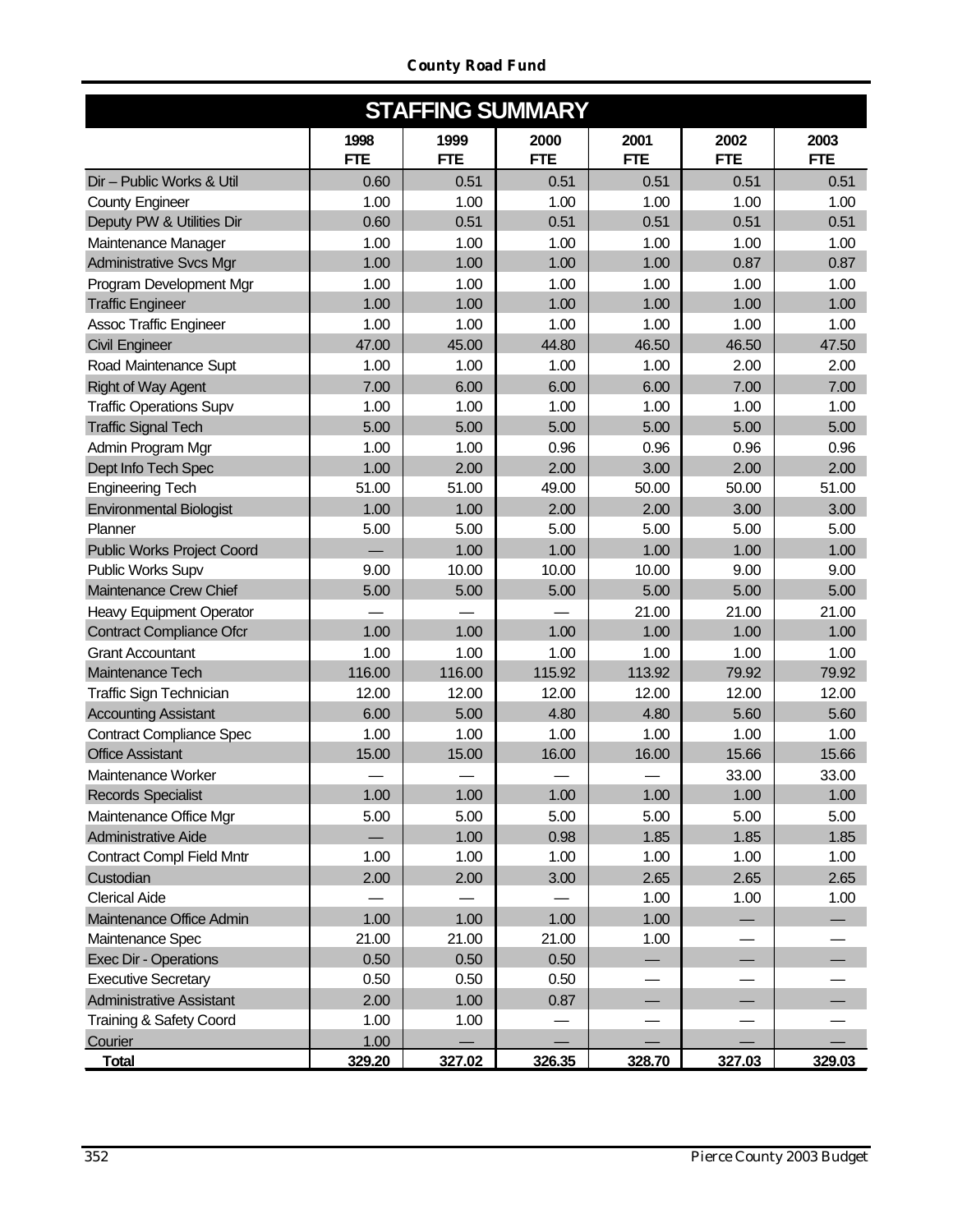*County Road Fund*

|                                   | <b>WORKLOAD SERVICE DATA</b> |               |                |               |               |                 |                 |  |  |  |  |
|-----------------------------------|------------------------------|---------------|----------------|---------------|---------------|-----------------|-----------------|--|--|--|--|
|                                   | Unit of                      | 1998          | 1999           | 2000          | 2001          | 2002            | 2003            |  |  |  |  |
|                                   | <b>Measure</b>               | <b>Actual</b> | <b>Actual</b>  | <b>Actual</b> | <b>Actual</b> | <b>Estimate</b> | <b>Estimate</b> |  |  |  |  |
| Pothole premix patching           | Ton                          | 7,093         | 1,255          | 1,071         | 1,080         | 2,456           | 1,550           |  |  |  |  |
| Spreader box patching             | Ton                          | 2,097         | 2,647          | 949           | 3,197         | 2,288           | 4,000           |  |  |  |  |
| Seal coating                      | <b>Mile</b>                  | 186           | 224            | 132           | 137           | 182             | 130             |  |  |  |  |
| Skin patching                     | Sq. Yard                     | 3,401         | 1,975          | 26,894        | 23,805        | 42,954          | 18,000          |  |  |  |  |
| Grading & shaping gravel road     | Mile                         | 119           | 110            | 86            | 106           | 213             | 150             |  |  |  |  |
| Haul aggregate for gravel road    | Cubic Yd.                    | 3,690         | 2,262          | 1,712         | 1,481         | 2,743           | 2,500           |  |  |  |  |
| Grading & shaping gravel shld     | Sh. Mile                     | 314           | 427            | 466           | 549           | 720             | 380             |  |  |  |  |
| Hauling aggregate - gravel shld   | Cubic Yd.                    | 32,831        | 29,692         | 16,247        | 20,007        | 23,787          | 15,500          |  |  |  |  |
| <b>Mowing Shoulders</b>           | Sh. Mile                     | 1,413         | 1,093          | 1,619         | 1,465         | 3,585           | 3,600           |  |  |  |  |
| Ditching:                         |                              |               |                |               |               |                 |                 |  |  |  |  |
| With backhoe/Drott                | <b>Ditch Feet</b>            | 153,041       | 124,608        | 31,437        | 24.047        | 35,674          | 25,000          |  |  |  |  |
| With belt Loader/Ditchmaster      | <b>Ditch Mile</b>            | 176           | 412            | 196           | 58            | 45              | 40              |  |  |  |  |
| Manual clean culvert & drains     | Each                         | 9,161         | 12,891         | 3,252         | 4,369         | 9,418           | 5,500           |  |  |  |  |
| Mech. clean drainage structure    | Each                         | 3,468         | 5,627          | 3,797         | 2,974         | 6,764           | 5,200           |  |  |  |  |
| Cleaning with jet rodder          | Lin. Feet                    | 116,817       | 252,887        | 148,146       | 134,356       | 216,276         | 160,000         |  |  |  |  |
| Repair/Replace:                   |                              |               |                |               |               |                 |                 |  |  |  |  |
| Culvert pipe                      | Lin. Feet                    | 5,033         | 7,295          | 4,550         | 4,316         | 4,228           | 4,500           |  |  |  |  |
| Catch basin                       | Manhour                      | 1,291         | 2,161          | 1,831         | 1,386         | 964             | 1,400           |  |  |  |  |
| Drywell/Drainfield                | Manhour                      | 3,289         | 3,051          | 830           | 2,029         | 2,897           | 2,800           |  |  |  |  |
| Erosion control                   | Manhour                      | 406           | 1,075          | 859           | 928           | 2,866           | 3,000           |  |  |  |  |
| Grate                             | Each                         | 37            | 62             | 38            | 71            | 105             | 65              |  |  |  |  |
| Maintenance of holding ponds      | <b>Site</b>                  | 120           | $\overline{7}$ | 234           | 12            | 18              |                 |  |  |  |  |
| Paint culvert marks               | Each                         | 630           | 88             | 135           | 178           | 2,563           | 250             |  |  |  |  |
| Bridge repair                     | Manhour                      | 851           | 961            | 905           | 392           | 1,250           | 886             |  |  |  |  |
| Luminaire routine                 | Each                         | 292           | 283            | 458           | 136           | 325             | 261             |  |  |  |  |
| Signage activity                  | Each                         | 160,520       | 161,882        | 166,420       | 142,615       | 178,575         | 180,710         |  |  |  |  |
| Pavement markings                 | Each                         | 5,680         | 7,449          | 7,442         | 2,065         | 6,415           | 6,460           |  |  |  |  |
| Pavement striping                 | Mile                         | 1,943         | 1,742          | 1,858         | 1,376         | 4,176           | 3,822           |  |  |  |  |
| Signal electronics repair         | Manhour                      | 2,320         | 1,355          | 1,075         |               | 1,655           | 1,811           |  |  |  |  |
| Signal cabinet                    | Intersection                 | 329           | 408            | 509           | 241           | 338             | 460             |  |  |  |  |
| Signal routine                    | Intersection                 | 787           | 850            | 867           | 526           | 799             | 1,081           |  |  |  |  |
| Signal misc. intersection repairs | Each                         | 570           | 439            | 404           | 174           | 491             | 562             |  |  |  |  |
| Signal relamping                  | Each                         | 2,590         | 10,379         | 2,727         | 1,747         | 2,901           | 4,340           |  |  |  |  |
| Guardrail & guidepost repair      | Manhour                      | 1,230         | 1,424          | 1,088         | 2,080         | 1,855           | 1,800           |  |  |  |  |
| Plowing and sanding               | Lane Mile                    | 7,787         | 703            | 999           | 3,613         | 10,927          | 10,927          |  |  |  |  |
| Sanding                           | Cub. Yard                    | 4,985         | 915            | 1,060         | 426           | 10,380          | 10,380          |  |  |  |  |
| Front end broom                   | <b>Curb Mile</b>             | 1,678         | 2,431          | 2,607         | 3,792         | 1,836           | 2,300           |  |  |  |  |
| Self-Propelled/Self-Load. sweep   | <b>Curb Mile</b>             | 1,676         | 4,258          | 2,627         | 5,014         | 5,742           | 6,000           |  |  |  |  |
| Flushing                          | <b>Curb Mile</b>             | 1,540         | 1,412          | 552           | 438           | 323             | 323             |  |  |  |  |
| Rotary brush cutter               | Sh. Mile                     | 409           | 556            | 573           | 996           | 547             | 547             |  |  |  |  |
| Brushing and chipping             | Sh. Mile                     | 3,185         | 5,360          | 5,837         | 5,539         | 5,500           | 5,800           |  |  |  |  |
| Litter pickup                     | Sh. Mile                     | 3,326         | 5,098          | 5,722         | 6,816         | 7,000           | 7,500           |  |  |  |  |
| Cut and fill slope repairs        | Manhour                      | 1,940         | 2,132          | 529           | 1,378         | 874             | 1,400           |  |  |  |  |
| Maint. admin.-field supervision   | Manhour                      | 14,875        | 1,994          | 16,045        | 17,533        | 15,000          | 17,080          |  |  |  |  |
| Maint. admin.-office support      | Manhour                      | 7,949         | 12,795         | 7,834         | 11,230        | 11,188          | 7,968           |  |  |  |  |
| Training                          | Manhour                      | 4,345         | 5,499          | 3,584         | 4,122         | 6,110           | 5,840           |  |  |  |  |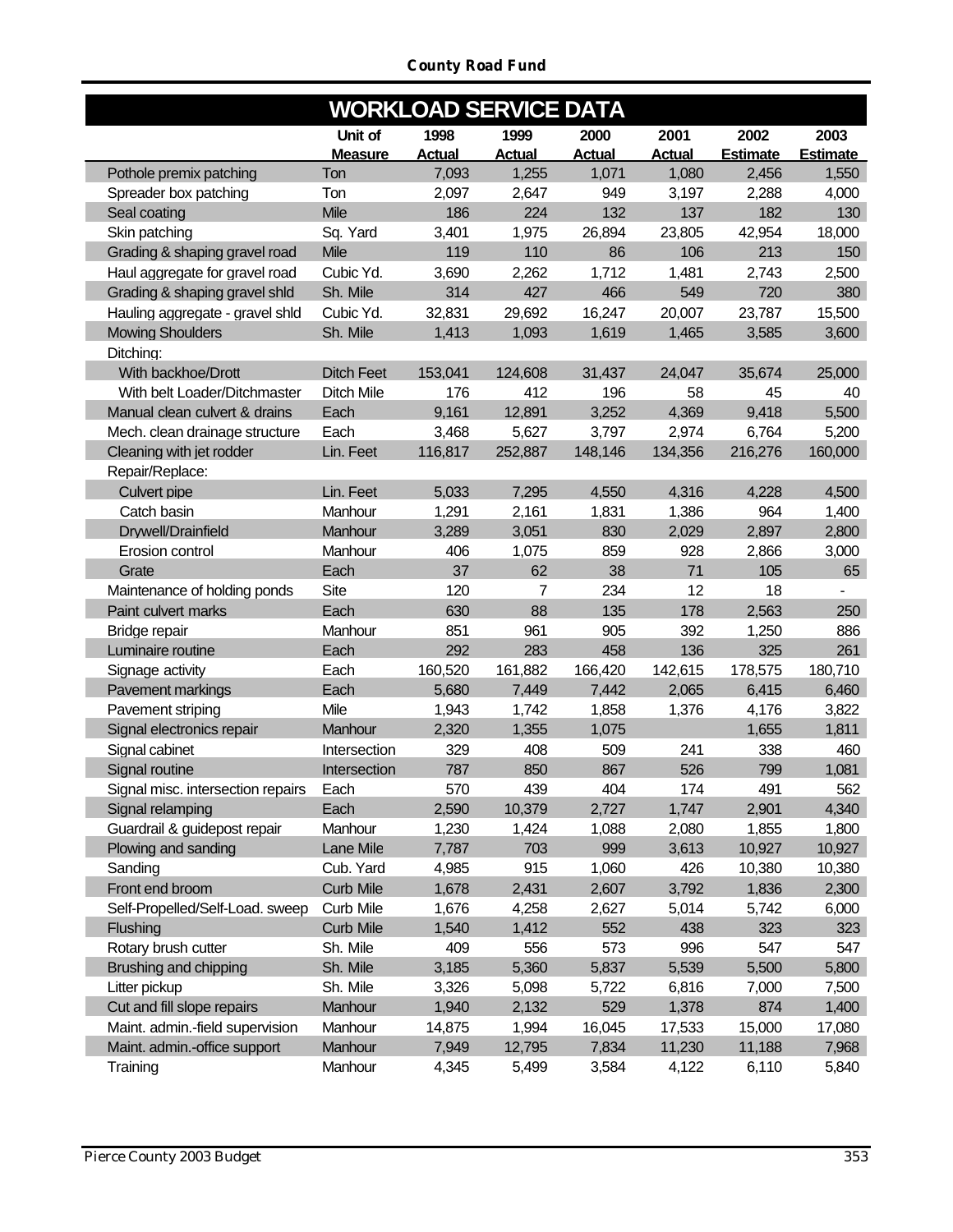## **BUDGET RATIOS**



\* From 1992 to 2002 the operating expense per mile of road maintained in the County service area increased 16% after adjusting for inflation.



\* From 1992 to 2002 the average number of miles maintained per Road Department employee decreased 13%.

# **Expense per Mile of Road Expense per Capita**



\* From 1992 to 2002 the operating expense per County resident in the County service area decreased 1% after adjusting for inflation.





\* From 1991/1992 to 2001, roads with surface rating of good or fair increased 10%. The rating scale changed somewhat in 1998 to align with current standards.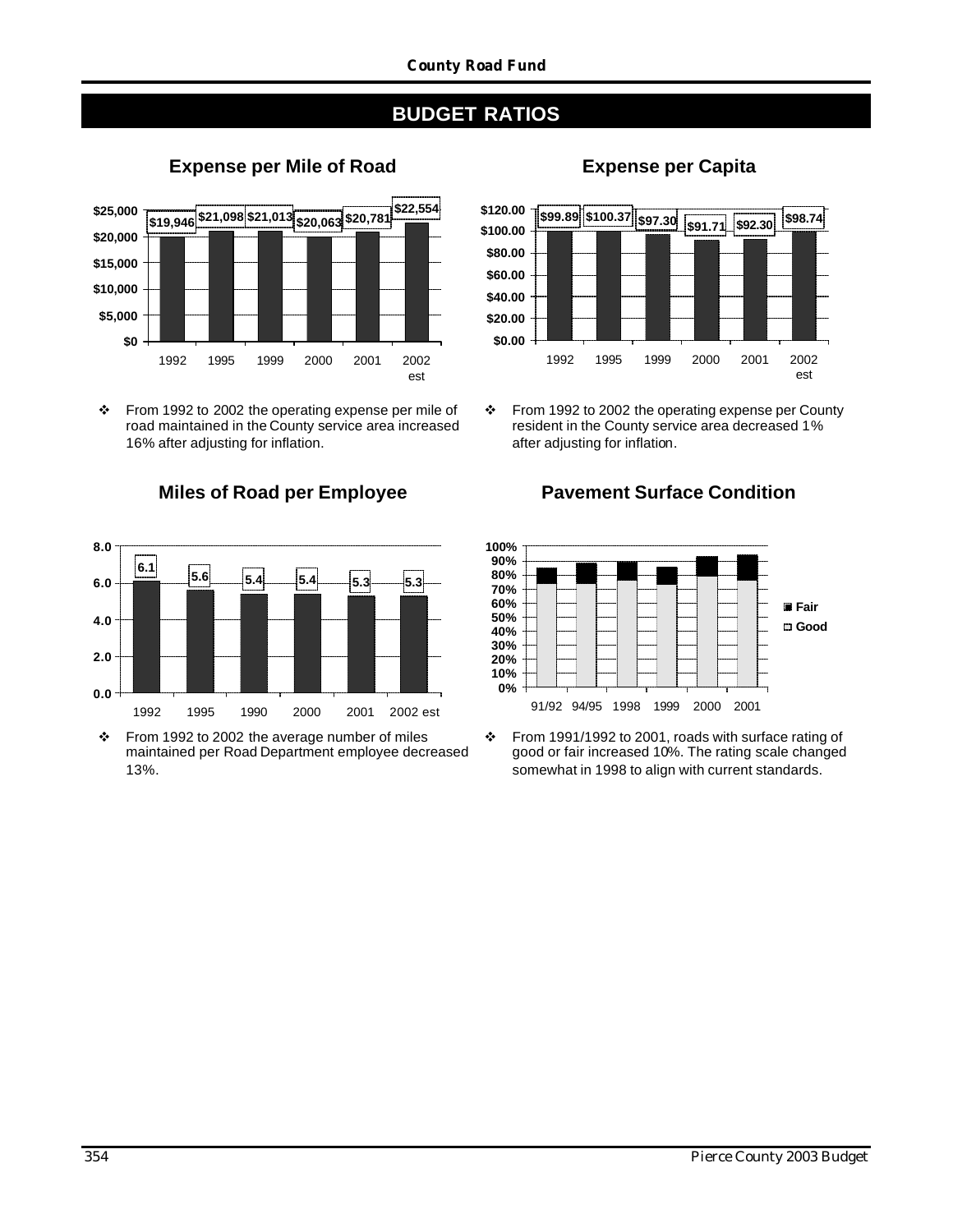*Enterprise Fund*

| <b>Departmental</b><br>Summary: | The Pierce County Ferry Services fund provides for the operation, maintenance, and<br>capital improvement for the Pierce County ferry system, which consists of two ferry<br>boats and the ferry landings at Steilacoom, Ketron Island, and Anderson Island. The<br>fund's financial goal is to be as self-supporting as possible primarily through a mix of<br>fare revenue, state ferry subsidy, and gas tax revenue. The County Road Fund<br>subsidizes any revenue shortfall for the Pierce County Ferry Services fund. |  |  |  |  |  |
|---------------------------------|-----------------------------------------------------------------------------------------------------------------------------------------------------------------------------------------------------------------------------------------------------------------------------------------------------------------------------------------------------------------------------------------------------------------------------------------------------------------------------------------------------------------------------|--|--|--|--|--|
|                                 | The Pierce County ferry system is the only public method of transportation for people<br>and goods for Ketron and Anderson island. Over 365,000 persons are transported to<br>and from these islands annually. Outside contracted services are utilized to provide<br>day to day operations of the ferry boats and ticket sales.                                                                                                                                                                                            |  |  |  |  |  |
|                                 | This fund also includes the debt servicing of the \$3,150,000 State loan for the<br>construction of a new ferry. The debt outstanding on December 31, 2002 is<br>\$1,852,339.20. The interest rate is 1% payable annually on July 1.                                                                                                                                                                                                                                                                                        |  |  |  |  |  |
| <b>Budget</b><br>Highlights:    | The 2003 Ferry Services Fund budget is 4.3% above the 2002 level. This budget<br>provides for anticipated inflationary increases for ferry service operations and<br>\$800,000 for the potential design of a new ferry system to be decided upon after<br>review of the waterborne transportation study which is currently underway.                                                                                                                                                                                        |  |  |  |  |  |

| <b>FUNDING SOURCES</b>         |    |                       |    |                       |    |               |  |               |   |                 |        |                |
|--------------------------------|----|-----------------------|----|-----------------------|----|---------------|--|---------------|---|-----------------|--------|----------------|
|                                |    | 2000<br><b>Actual</b> |    | 2001<br><b>Actual</b> |    | 2002          |  | 2003          |   | <b>Absolute</b> |        | <b>Percent</b> |
|                                |    |                       |    |                       |    | <b>Budget</b> |  | <b>Budget</b> |   | Change          | Change |                |
| Intergovernmental Revenue      | \$ | 293,551               | S  | 692,105               | \$ | 454,650       |  | 672,490       | S | 217.840         |        | 47.9 %         |
| <b>Charges For Services</b>    |    | 1,118,403             |    | 1,116,726             |    | 1,300,520     |  | 1,350,300     |   | 49.780          | 3.8    |                |
| Miscellaneous Revenue          |    | 25,398                |    | 36,489                |    | 25,800        |  | 52,300        |   | 26,500          | 102.7  |                |
| <b>Other Financing Sources</b> |    | 419.650               |    | 599,535               |    | 726,550       |  | 540,160       |   | (186,390)       | (25.7) |                |
| Total                          |    | 1.857.002             | S. | 2.444.855             |    | 2.507.520     |  | 2,615,250     |   | 107,730         |        | $4.3\%$        |

|                                   | <b>EXPENDITURES</b> |                       |    |                       |    |                       |    |                       |    |                           |                          |  |
|-----------------------------------|---------------------|-----------------------|----|-----------------------|----|-----------------------|----|-----------------------|----|---------------------------|--------------------------|--|
|                                   |                     | 2000<br><b>Actual</b> |    | 2001<br><b>Actual</b> |    | 2002<br><b>Budget</b> |    | 2003<br><b>Budget</b> |    | <b>Absolute</b><br>Change | <b>Percent</b><br>Change |  |
| Salaries & Wages                  | \$                  | 79,831                | S  | 150,342               | \$ | 76,160                | \$ | 73,290                | \$ | (2,870)                   | $(3.8)$ %                |  |
| <b>Personnel Benefits</b>         |                     | 16.906                |    | 38,883                |    | 18,370                |    | 19,330                |    | 960                       | 5.2                      |  |
| <b>Supplies</b>                   |                     | 179,873               |    | 164.401               |    | 200,500               |    | 161,930               |    | (38, 570)                 | (19.2)                   |  |
| Other Services & Charges          |                     | 1,825,394             |    | 1.573.661             |    | 2,000,850             |    | 2,156,930             |    | 156.080                   | 7.8                      |  |
| <b>Intergovernmental Services</b> |                     | 5.998                 |    | 6.034                 |    | 6,000                 |    |                       |    | (6,000)                   | (100.0)                  |  |
| <b>Capital Outlays</b>            |                     | 8.192                 |    | 825,773               |    |                       |    |                       |    |                           |                          |  |
| Debt Service-Principal            |                     |                       |    |                       |    | 185.240               |    | 185.240               |    |                           |                          |  |
| Interest                          |                     | 23,154                |    | 21,302                |    | 20,400                |    | 18,530                |    | (1,870)                   | (9.2)                    |  |
| Total                             | \$                  | 2.139.348             | S. | 2.780.396             |    | 2,507,520             | S  | 2,615,250             |    | 107,730                   | %<br>4.3                 |  |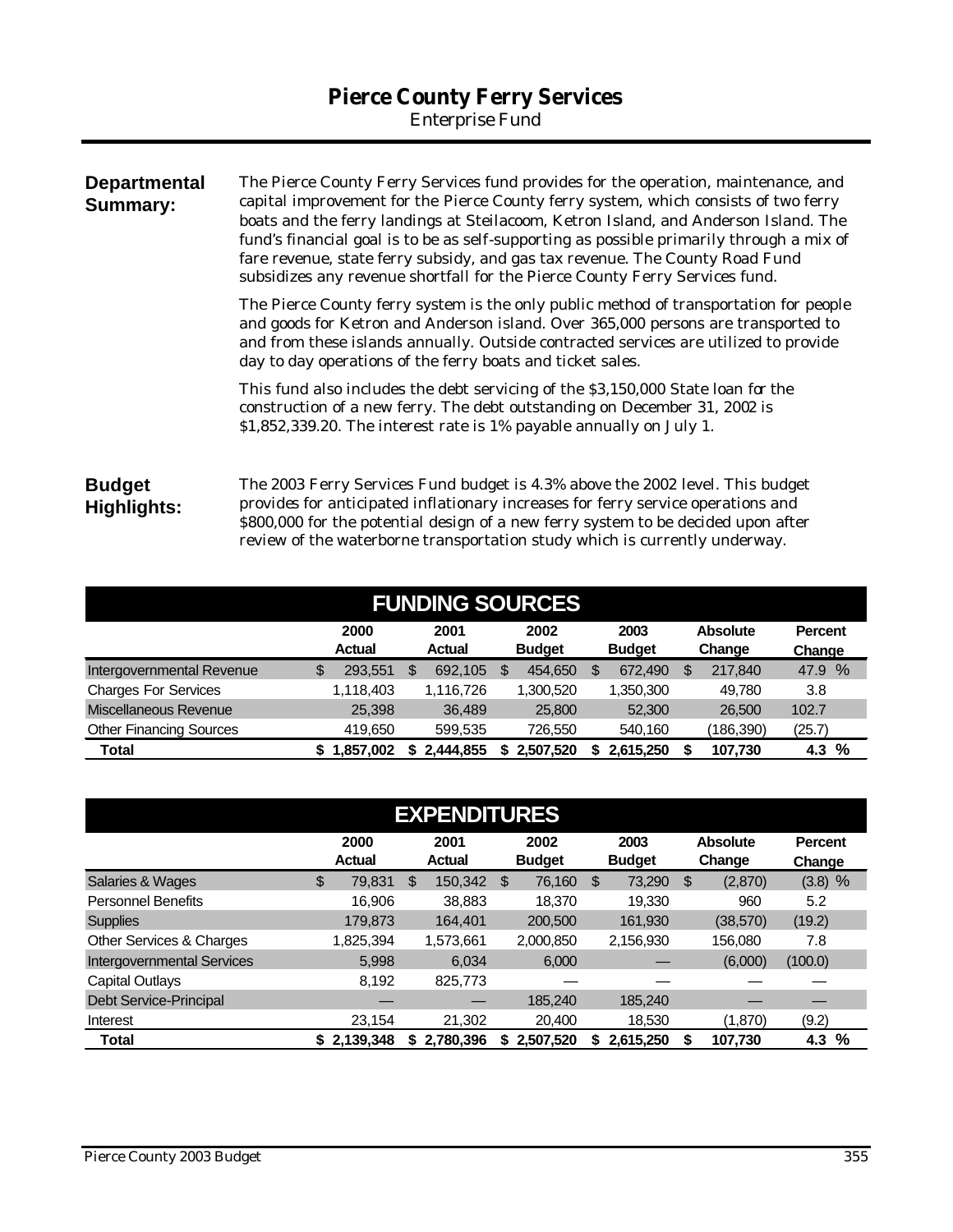#### *Pierce County Ferry Services*

| <b>STAFFING SUMMARY</b>         |                    |             |                    |                    |                    |                    |  |  |  |  |
|---------------------------------|--------------------|-------------|--------------------|--------------------|--------------------|--------------------|--|--|--|--|
|                                 | 1998<br><b>FTE</b> | 1999<br>FTE | 2000<br><b>FTE</b> | 2001<br><b>FTE</b> | 2002<br><b>FTE</b> | 2003<br><b>FTE</b> |  |  |  |  |
| <b>Civil Engineer</b>           |                    |             | 0.20               | 0.50               | 0.50               | 0.50               |  |  |  |  |
| Admin Program Mgr               |                    |             | 0.04               | 0.04               | 0.04               | 0.04               |  |  |  |  |
| Maintenance Tech                |                    |             | 0.08               | 0.08               | 0.08               | 0.08               |  |  |  |  |
| <b>Accounting Assistant</b>     |                    |             | 0.20               | 0.20               | 0.20               | 0.20               |  |  |  |  |
| <b>Administrative Aide</b>      |                    |             | 0.02               | 0.15               | 0.15               | 0.15               |  |  |  |  |
| Custodian                       |                    |             |                    | 0.35               | 0.35               | 0.35               |  |  |  |  |
| <b>Administrative Assistant</b> |                    |             | 0.13               |                    |                    |                    |  |  |  |  |
| Total                           |                    |             | 0.67               | 1.32               | 1.32               | 1.32               |  |  |  |  |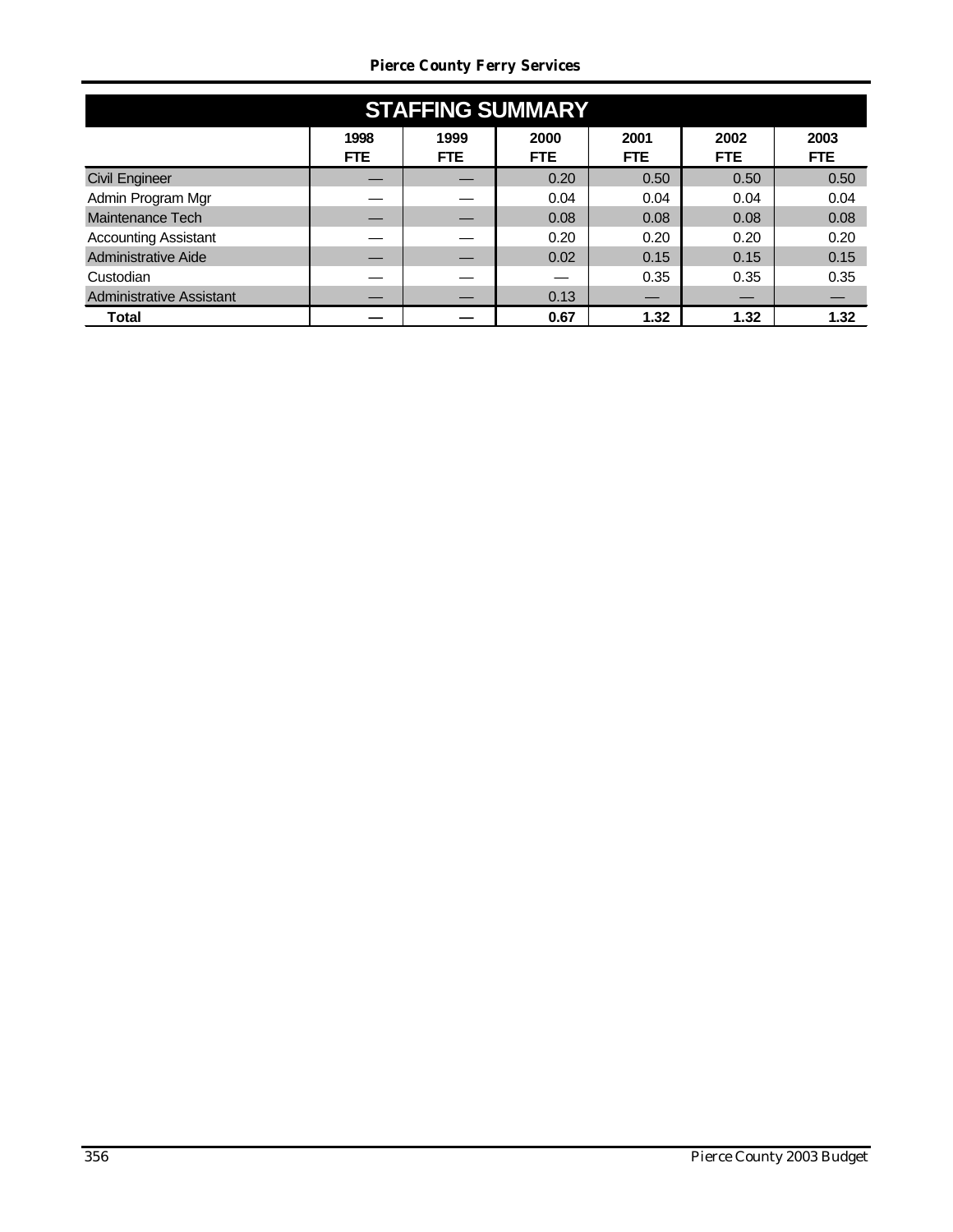| <b>Departmental</b><br><b>Summary:</b> | The Public Works Construction Fund was established to account for costs of<br>transportation construction projects, which typically extend beyond a single budget<br>year. Costs are tracked over the life of each project for reimbursement and reporting<br>purposes. Revenues sources for the projects include federal, state, or local funds.                                                                                                                                                                                                                                                                                                                                                                                                                                                                                                                                                                                                                                                                                                                                                                                                                                                                                                                                                                                                                                      |
|----------------------------------------|----------------------------------------------------------------------------------------------------------------------------------------------------------------------------------------------------------------------------------------------------------------------------------------------------------------------------------------------------------------------------------------------------------------------------------------------------------------------------------------------------------------------------------------------------------------------------------------------------------------------------------------------------------------------------------------------------------------------------------------------------------------------------------------------------------------------------------------------------------------------------------------------------------------------------------------------------------------------------------------------------------------------------------------------------------------------------------------------------------------------------------------------------------------------------------------------------------------------------------------------------------------------------------------------------------------------------------------------------------------------------------------|
|                                        | State RCWs require the preparation of a plan for transportation improvement<br>programs and projects. The document must be updated annually and filed with the<br>Secretary of the Department of Transportation. In addition, each urban-area city and<br>county must submit a separate program section identifying projects for submittal to<br>the Transportation Improvement Board (TIB) for potential funding under the Urban<br>Arterial Trust Account (UATA) or the Transportation Improvement Account (TIA).<br>The plan also informs other jurisdictions of Pierce County's current planning direction<br>for transportation needs. The six-year Transportation Improvement Plan (TIP) is<br>approved by the Pierce County Council and submitted to the Puget Sound Regional<br>Council for review and inclusion in the regional transportation plan. The list of<br>construction projects shown on the following pages reflects anticipated expenditures<br>for the current year only. Even though most projects extend over multiple years, an<br>annual allocation is required for purposes of balancing the annual budget and to meet<br>other legal requirements. The actual projects under construction may vary from those<br>shown below as long as the project undertaken is authorized in one of the approved<br>transportation planning documents referenced above. |
| <b>Budget</b>                          | The Public Works Construction Fund budget for 2003 totals \$51,845,000, which is                                                                                                                                                                                                                                                                                                                                                                                                                                                                                                                                                                                                                                                                                                                                                                                                                                                                                                                                                                                                                                                                                                                                                                                                                                                                                                       |

# **Highlights:**

somewhat below the 2002 program. The anticipated projects and related funding sources are shown later in this section. However, all projects listed in the Transportation Improvement Plan are eligible for activity in 2003. Approximately one third of the funding for the 2003 projects is from outside sources (usually federal or state grants).

| <b>FUNDING SOURCES</b>         |                                |               |               |               |                 |                |  |  |  |
|--------------------------------|--------------------------------|---------------|---------------|---------------|-----------------|----------------|--|--|--|
|                                | 2000                           | 2001          | 2002          | 2003          | <b>Absolute</b> | <b>Percent</b> |  |  |  |
|                                | <b>Actual</b>                  | <b>Actual</b> | <b>Budget</b> | <b>Budget</b> | Change          | Change         |  |  |  |
| Est Use of Begin Fund Balance  | \$<br>$\overline{\phantom{m}}$ | \$            | \$17,661,100  | \$15,743,400  | \$ (1,917,700)  | $(10.9)$ %     |  |  |  |
| Intergovernmental Revenue      | 6,753,959                      | 7,233,519     | 23,237,010    | 15,813,000    | (7,424,010)     | (31.9)         |  |  |  |
| <b>Charges for Services</b>    | 1,692,633                      | 1,020,222     | 2,122,000     | 1,004,000     | (1, 118, 000)   | (52.7)         |  |  |  |
| Miscellaneous Revenue          | (132,533)                      |               |               |               |                 |                |  |  |  |
| <b>Other Financing Sources</b> | 17,279,093                     | 12,986,357    | 11,408,000    | 19,284,600    | 7,876,600       | 69.0           |  |  |  |
| Total                          | \$25,593,152                   | \$21,240,098  | \$54,428,110  | \$51,845,000  | \$ (2,583,110)  | (4.7)<br>%     |  |  |  |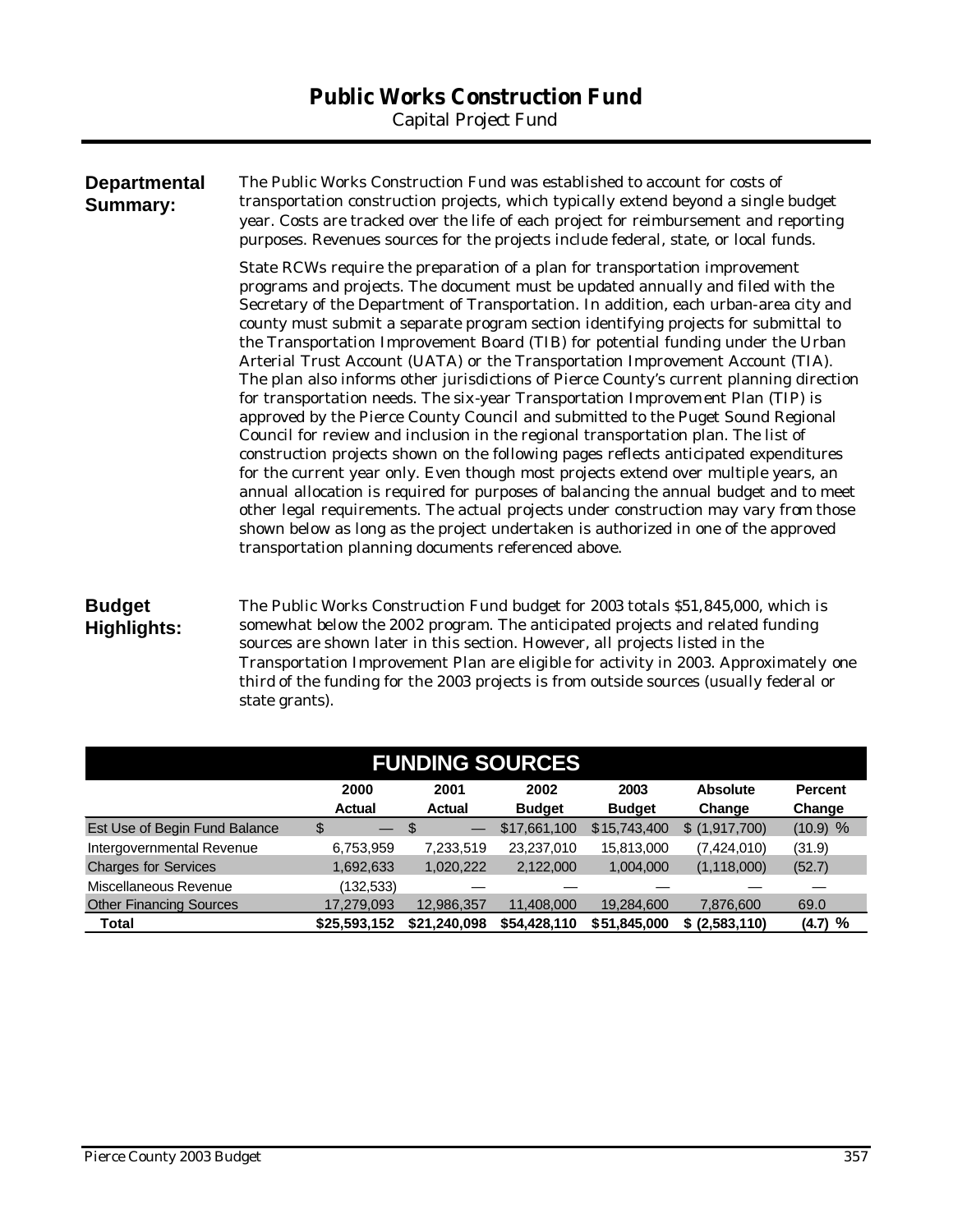#### *Public Works Construction Fund*

| <b>EXPENDITURES</b>               |                       |                       |                       |                       |                           |                          |  |  |  |  |
|-----------------------------------|-----------------------|-----------------------|-----------------------|-----------------------|---------------------------|--------------------------|--|--|--|--|
|                                   | 2000<br><b>Actual</b> | 2001<br><b>Actual</b> | 2002<br><b>Budget</b> | 2003<br><b>Budget</b> | <b>Absolute</b><br>Change | <b>Percent</b><br>Change |  |  |  |  |
| Salaries & Wages                  | 2,136,630<br>\$       | 2,091,550<br>\$.      | 3,195,120<br>\$.      | 3,675,410<br>\$       | 480.290<br>S              | 15.0 %                   |  |  |  |  |
| <b>Personnel Benefits</b>         | 486,262               | 476,691               | 710,130               | 751,730               | 41.600                    | 5.9                      |  |  |  |  |
| <b>Supplies</b>                   | 57,272                | 169.473               | 179,070               | 534,580               | 355,510                   | 198.5                    |  |  |  |  |
| Other Services & Charges          | 1,876,509             | 1,788,083             | 8,276,090             | 7,079,940             | (1, 196, 150)             | (14.5)                   |  |  |  |  |
| <b>Intergovernmental Services</b> | 1,092,441             | 294,056               | 2,037,000             | 1,430,950             | (606, 050)                | (29.8)                   |  |  |  |  |
| Capital Outlays                   | 10,710,402            | 11,012,063            | 40,030,700            | 38,372,390            | (1,658,310)               | (4.1)                    |  |  |  |  |
| Total                             | \$16,359,516          | \$15,831,916          | \$54,428,110          | \$51,845,000          | \$ (2,583,110)            | (4.7) %                  |  |  |  |  |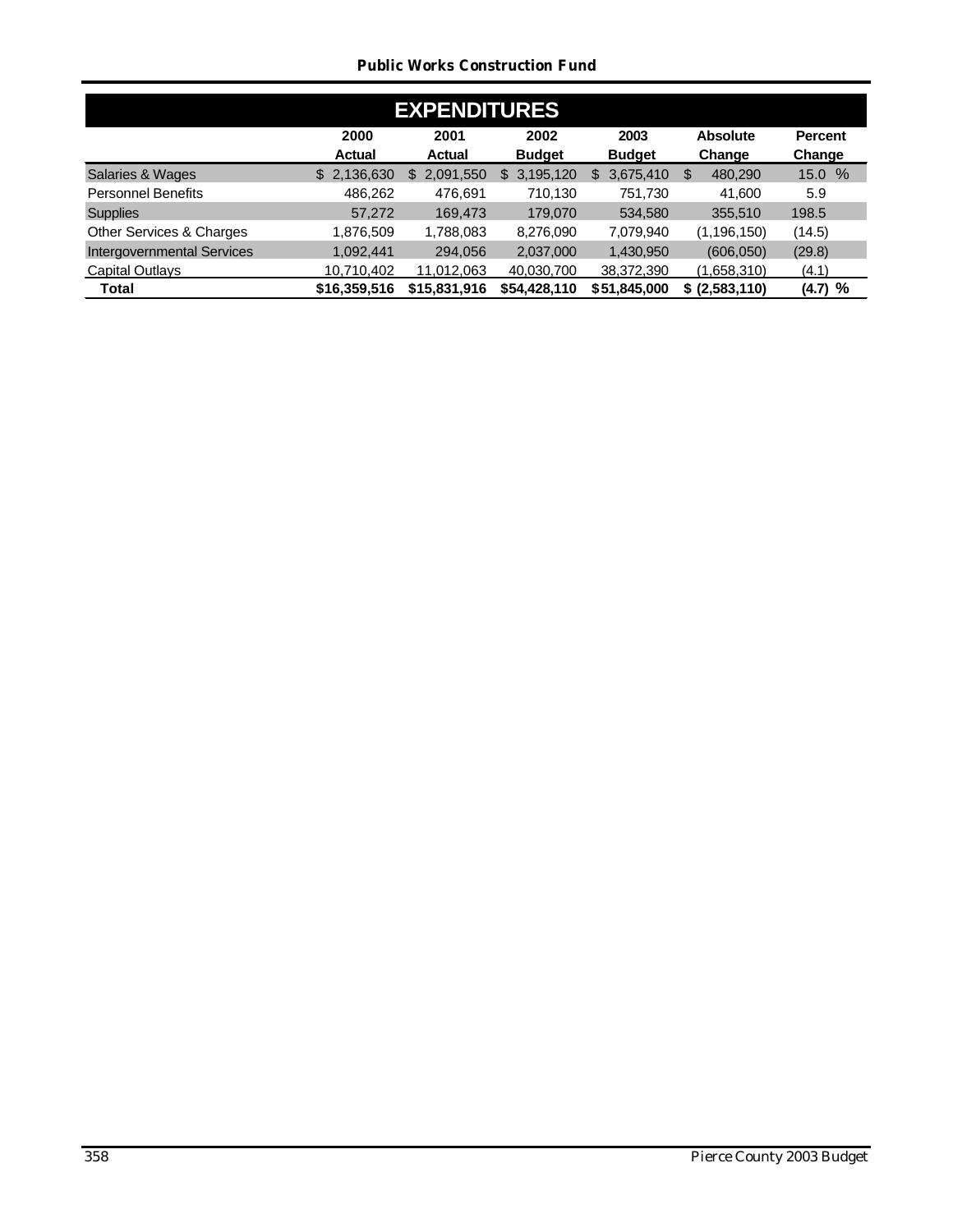#### **PROJECT NAME PROJECT LIMITS CRP # Total Cost 2003 Budget Carryover Road Fund Vehicle License Fund Real Estate Excise Tax Other** Anderson Island Parking / Loading Ln At Ferry Landing  $\begin{array}{ccc} \text{A} & \text{B} & \text{A} & \text{B} & \text{A} \\ \text{A} & \text{B} & \text{A} & \text{B} & \text{A} \\ \text{B} & \text{B} & \text{A} & \text{B} & \text{A} \end{array}$   $\begin{array}{ccc} \text{A} & \text{B} & \text{B} & \text{B} \\ \text{B} & \text{B} & \text{B} & \text{B} \end{array}$  Br #1204-A / Lk Tapps Pkwy E  $\begin{array}{c|c|c|c|c|c|c|c} \text{Lk Tapps Pkwy E over White / Stuck River} & 5388 & 5,760 & 5 & - & 5 & - & - & - \end{array}$ Br #1204-B / Stewart Rd E Stewart Rd SE under UPRR 5384 | 14,730 | 260 | - 36 | - | 224 Br #12173-B / 304 St E 304 St E over S Fork Muck Ck 5385 1 615 1 78 1 10 1 6 1 — 1 62 Br #14164-A / Lynch Ck Rd E Lynch Ck Rd E over Lynch Ck (200 Let a Logic and S653 | Contract 10 | Called A Lynch Ck Rd E over Lynch Ck (200 Let a Let a Let a Let a Let a Let a Let a Let a Let a Let a Let a Let a Let a Let Br #19204-B / 66 Ave E 66 Ave E over Clarks Ck 5544 400 23 17 — — — 6 Br #19204-C / 66 Ave E 66 Ave E over Clarks Ck 5545 400 23 17 — — — 6 Br #19204-H / 70 Ave E River Rd E (SR-167) to N Levee Rd E 5369 9,075 405 — 55 — — 350 Br #20196-A / Johns Rd E Johns Rd E over Wilkeson Ck 5654 50 10 — 10 — — — Br #2210-B / S Vaughn Rd Kpn S Vaughn Rd KPN over Vaughn Bay 5352 100 25 — 25 — — — Br #24164-A / Alder Cutoff Rd E Alder Cutoff Rd E over Mashel River 5386 1,975 1 — 1 — — — Br #26205-B / 218 Ave E 218 Ave E over PSP&L Canal 5383 449 345 69 — — — 276 Br #26211-A / F1 Bridge Rd F1  $\begin{vmatrix} 60' & \text{before Bridge} \\ 60' & \text{before Bridge} \end{vmatrix}$  beyond Bridge  $\begin{vmatrix} 5389 & 347 \\ 347 & 347 \end{vmatrix}$   $\begin{vmatrix} 347 & -1 \\ -1 & 347 \end{vmatrix}$   $\begin{vmatrix} -1 & -1 \\ -1 & -1 \end{vmatrix}$   $\begin{vmatrix} -1 & -1 \\ -1 & 34 \end{vmatrix}$ Br #26211-A / F1 Bridge Rd F1 FI Bridge Rd FI over Hale Passage 5355 846 675 135 — — — 540 Br #36193-A / 176 St E 176 St E over Tacoma Rail 5387 1,280 20 — 20 — — — Br #4181-A / Nisqually Rd Sw Over BNSFRR Tracks 5372 8,713 5,457 772 — — — 4,685 Br #5174-A / 304 St E  $\qquad \qquad$  304 St E over Drainage Ditch  $\qquad \qquad$  5655  $\qquad$  33  $\qquad$  10  $\qquad$   $\qquad$  10  $\qquad$   $\qquad$  10  $\qquad$ Br #5175-C / Orville Rd E Orville Rd E over Kapowsin Ck 5373 1,106 211 14 114 — — 83 Br #5177-A / Fairfax Forest Rsv Rd Fairfax Forest Res Rd over Tolmie Ck  $\overline{a}$  5360 100 25  $\overline{a}$   $\overline{a}$   $\overline{a}$   $\overline{a}$   $\overline{a}$   $\overline{a}$   $\overline{a}$   $\overline{a}$   $\overline{a}$   $\overline{a}$   $\overline{a}$   $\overline{a}$   $\overline{a}$   $\overline{a}$   $\$ Br #6205-A / Lk Tapps Pkwy E 8 St E to N Access Ramp 5357 5,910 1,568 — — — — 1,568 Brookdale Rd E / Waller Rd E  $\qquad$  Intersection  $\qquad \qquad$  5631 100 100  $\qquad -$  100  $\qquad -$  100  $\qquad$ Canyon Rd E 112 St E to SR-512 - Non Eligible TIB 5637 220 22 22 — — — — Canyon Rd E 112 St E to SR-512 - TIB Stage 3 5636 1,215 121 – 1 121 – 1 – 120 Canyon Rd E 116 St E to 106 St E 5153 5,797 1,020 523 10 — — 487 Canyon Rd E 131 St Ct E to 116 St E 5433 6.546 1.560 688 60 — — — 812 Canyon Rd E 160 St E to 131 St Ct E 160 St E to 131 St Ct E 160 A 250 2,300 1 2,300 841 — — — 1,459 Canyon Rd E |176 St E to 160 St E | 5656 | 11,213 | 100 | — | — | — Canyon Rd E / Northerly Exit Pioneer Wy E to 52 St E 5643 13,565 1,150 — 155 — — 995 Canyon Rd E / Southerly Exit 224 St E to 192 St E 5123 9,000 1,030 600 430  $-1$   $-1$ Canyon Rd E / Southerly Exit 260 St E / SR-7 to 224 St E  $\qquad$   $\qquad$  5124 7,000 | 1,012  $\qquad$  - | 1,012 |  $\qquad$ Canyon Rd E / 104 St E intersection 5216 185 185 185  $-$  -  $-$ Canyon Rd E / 176 St E intersection 5657 2.720 100 — 100 — 100 —  $-$ Cromwell Dr NW | At Slide | 5539 | 86 | 2 | — | — | — | — **Project Summary 2003 Funding Sources (All Costs in \$1000's)**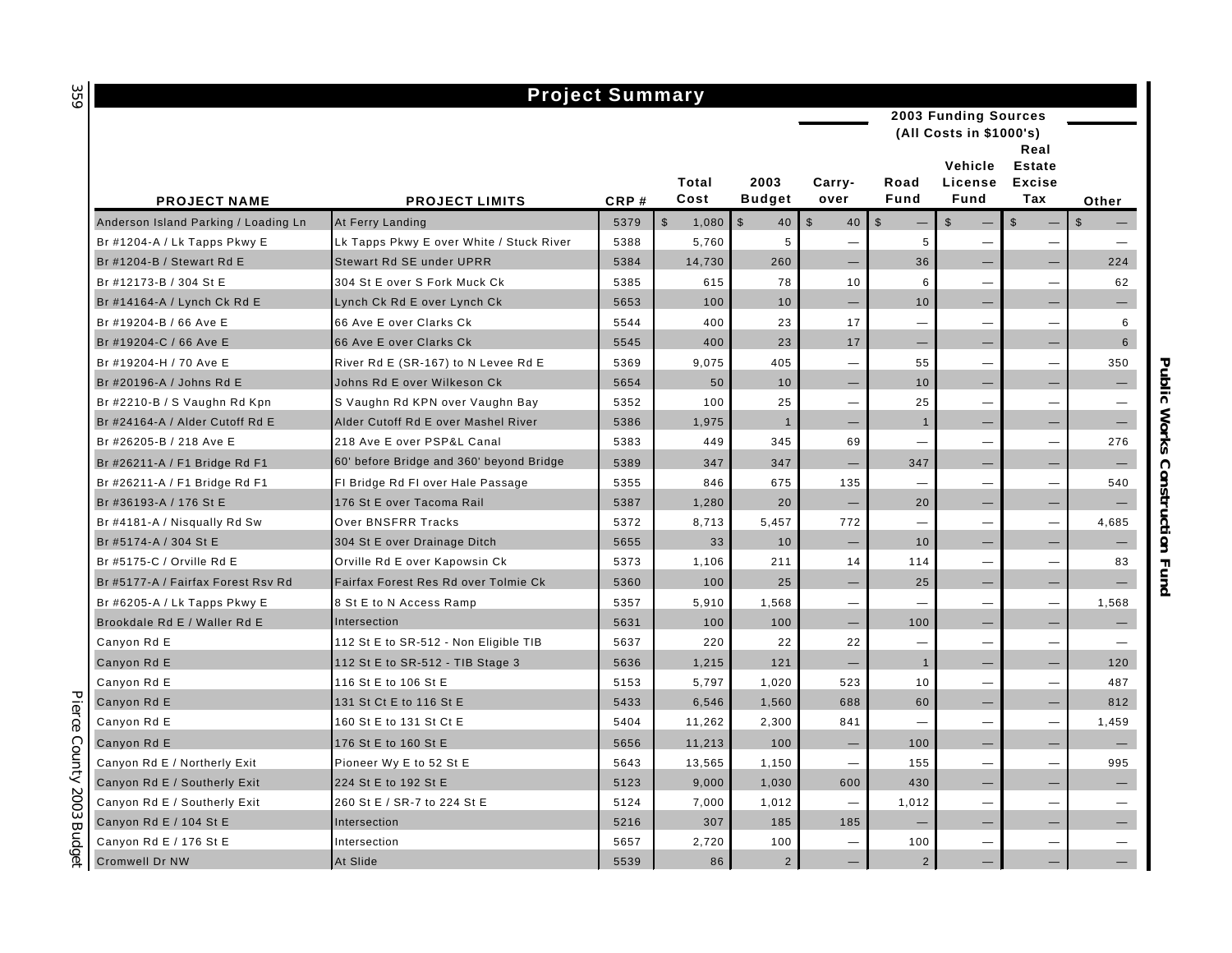|                                                                            | <b>Project Summary</b>               |      |               |                       |                          |                          |                            |                                       |                   |
|----------------------------------------------------------------------------|--------------------------------------|------|---------------|-----------------------|--------------------------|--------------------------|----------------------------|---------------------------------------|-------------------|
|                                                                            |                                      |      |               |                       |                          |                          | 2003 Funding Sources       |                                       |                   |
|                                                                            |                                      |      |               |                       |                          |                          | (All Costs in \$1000's)    | Real                                  |                   |
| <b>PROJECT NAME</b>                                                        | <b>PROJECT LIMITS</b>                | CRP# | Total<br>Cost | 2003<br><b>Budget</b> | Carry-<br>over           | Road<br>Fund             | Vehicle<br>License<br>Fund | <b>Estate</b><br><b>Excise</b><br>Tax | Other             |
| <b>Cross Base Corridor Study</b>                                           | I-5 to 176 St S                      | 5151 | 3,248         | 73                    |                          | 73                       |                            |                                       |                   |
| Day Labor                                                                  | Countywide                           | 5000 | 2,050         | 700                   |                          | 700                      |                            |                                       |                   |
| E Valley Hwy E                                                             | S Access Ramp to N Access Ramp       | 5490 | 2,723         | 2,169                 | 1,060                    | $\qquad \qquad -$        |                            | $\overline{\phantom{0}}$              | 1,109             |
| Guardrail Improvements - 2001                                              | Countywide                           | 5582 | 385           | $\overline{2}$        | $\overline{2}$           | $\overline{\phantom{0}}$ |                            | —                                     |                   |
| Guardrail Program - 2003                                                   | Countywide                           | 5647 | 125           | 125                   |                          |                          | 125                        | -                                     |                   |
| Guardrail Program - 2004                                                   | Countywide                           | 5648 | 80            | 10                    | $\overline{\phantom{0}}$ |                          | 10                         |                                       |                   |
| Herron Rd Kpn                                                              | At Herron Ck                         | 5029 | 17            | $\overline{2}$        |                          | $\overline{2}$           |                            |                                       |                   |
| Jahn Ave NW / 32 St NW / 22 Ave NW                                         | 36 St NW to 24 St NW                 | 5540 | 670           | 25                    | $\overline{\phantom{0}}$ | 25                       |                            | $\overline{\phantom{0}}$              |                   |
| Jovita Blvd E / Stewart Rd SW                                              | W Valley Hwy E to SR-167 NB On-ramp  | 5467 | 1,000         | 10                    |                          | 10                       |                            |                                       |                   |
| June Ck Culvert                                                            | Fairfax Forest Reserve Rd at June Ck | 5639 | 200           | 25                    | $\overline{\phantom{0}}$ | 5                        | $\overline{\phantom{0}}$   | $\overline{\phantom{0}}$              | 20                |
| Kapowsin Hwy E                                                             | SR-161 to Orting-Kapowsin Hwy E      | 5524 | 673           | $\overline{2}$        | $\qquad \qquad -$        | $\overline{2}$           |                            | -                                     |                   |
| Lk Tapps Pkwy E                                                            | Sumner-Tapps Ext to 182 Ave E        | 5486 | 2,115         | 1,305                 | 15                       |                          | 1,290                      |                                       |                   |
| Lk Tapps Pkwy E / Sumner-Tapps Hwy E Lakeland E Property Line to 16 St E   |                                      | 5484 | 3,940         | $\overline{2}$        | $\qquad \qquad -$        | $\overline{2}$           |                            | —                                     |                   |
| LTPE / N Acess RP / Br #6205-A W Embk S Access Rp to BR #6205-A E Abutment |                                      | 5489 | 4,920         | $\overline{2}$        |                          | $\overline{2}$           | —                          | $\overline{\phantom{0}}$              |                   |
| <b>McKinley Ave</b>                                                        | 96 St E to 72 St E                   | 5470 | 379           | $\overline{2}$        | $\overline{2}$           |                          |                            | -                                     |                   |
| Military Rd E / 122 Ave E / 136 St E                                       | Intersection                         | 5145 | 1,105         | 70                    | <u>Line</u>              | 70                       |                            | <u>—</u>                              |                   |
| Military Rd E / 122 St E                                                   | Military Rd E to SR-162              | 5592 | 14,743        | 35                    |                          | 35                       |                            |                                       |                   |
| Military Rd E / 22 Ave E                                                   | Intersection                         | 5232 | 797           | 100                   | 100                      | $\overline{\phantom{0}}$ | —                          | $\overline{\phantom{0}}$              |                   |
| Military Rd E / Reservoir Rd E                                             | Intersection                         | 5514 | 770           | 70                    |                          | 21                       |                            | -                                     | 49                |
| Military Rd E / Shaw Rd E                                                  | Intersection                         | 5285 | 707           | 505                   | 495                      | 10                       | $\overline{\phantom{0}}$   |                                       |                   |
| Miscellaneous Engineering                                                  | <b>Various Locations</b>             | 5100 | 600           | 100                   |                          | 100                      |                            |                                       |                   |
| Nisqually Rd SW                                                            | BR #4181-A to BR #8181-A             | 5463 | 80            | $\overline{2}$        | $\overline{\phantom{0}}$ | $\overline{1}$           | —                          | -                                     | $\overline{1}$    |
| Nisqually Rd SW                                                            | I-5 to BR #4181-A                    | 5443 | 1,897         | 1,142                 | 807                      | $\mathbf{1}$             |                            |                                       | 334               |
| Nisqually Wetland Bank                                                     | SW of SR-7 and Ohop Ck Xing          | 5381 | 114           | 100                   | $\overline{\phantom{a}}$ | 100                      | $\overline{\phantom{0}}$   | -                                     |                   |
| <b>Outside Grant Leveraging Prog</b>                                       | <b>Various Locations</b>             | 5999 | 1,229         | 205                   | $\qquad \qquad -$        | 205                      | —                          | —                                     | $\qquad \qquad -$ |
| Pioneer Wy E                                                               | 52nd St E to Gay Rd E                | 5663 | 241           | 241                   | $\overline{\phantom{0}}$ | 24                       | $\overline{\phantom{0}}$   | $\overline{\phantom{0}}$              | 217               |
| Pt Fosdick / Stone Dr NW / 34 Ave NW                                       | Intersection                         | 5581 | 691           | 170                   | 170                      |                          |                            |                                       | —                 |
| Rhodes Lk Rd Corridor Study                                                | 198 Ave E to SR-162                  | 5543 | 900           | 570                   | 270                      | 300                      |                            |                                       |                   |
| Rosedale St NW                                                             | 66 Ave NW to Lombard Dr NW           | 5516 | 1,257         | 67                    |                          | 67                       |                            |                                       |                   |
| S Prairie Rd E                                                             | 121 St Ct E to 120 St E              | 5629 | 625           | 40                    | $\overline{\phantom{0}}$ | 40                       |                            |                                       |                   |
| S Prairie Rd E                                                             | 202 Ave E to 214 Av E                | 5139 | 1,723         | 165                   | 34                       |                          | —                          | -                                     | 131               |
| S Prairie Rd E                                                             | 250 Ave E to SR-162 - Phase 2        | 5147 | 2,719         | 245                   | 245                      |                          | —                          | —                                     |                   |
| S Prairie Rd E                                                             | Bonney Lk City Limits to 202 Ave E   | 5642 | 225           | 198                   |                          | 198                      |                            | -                                     |                   |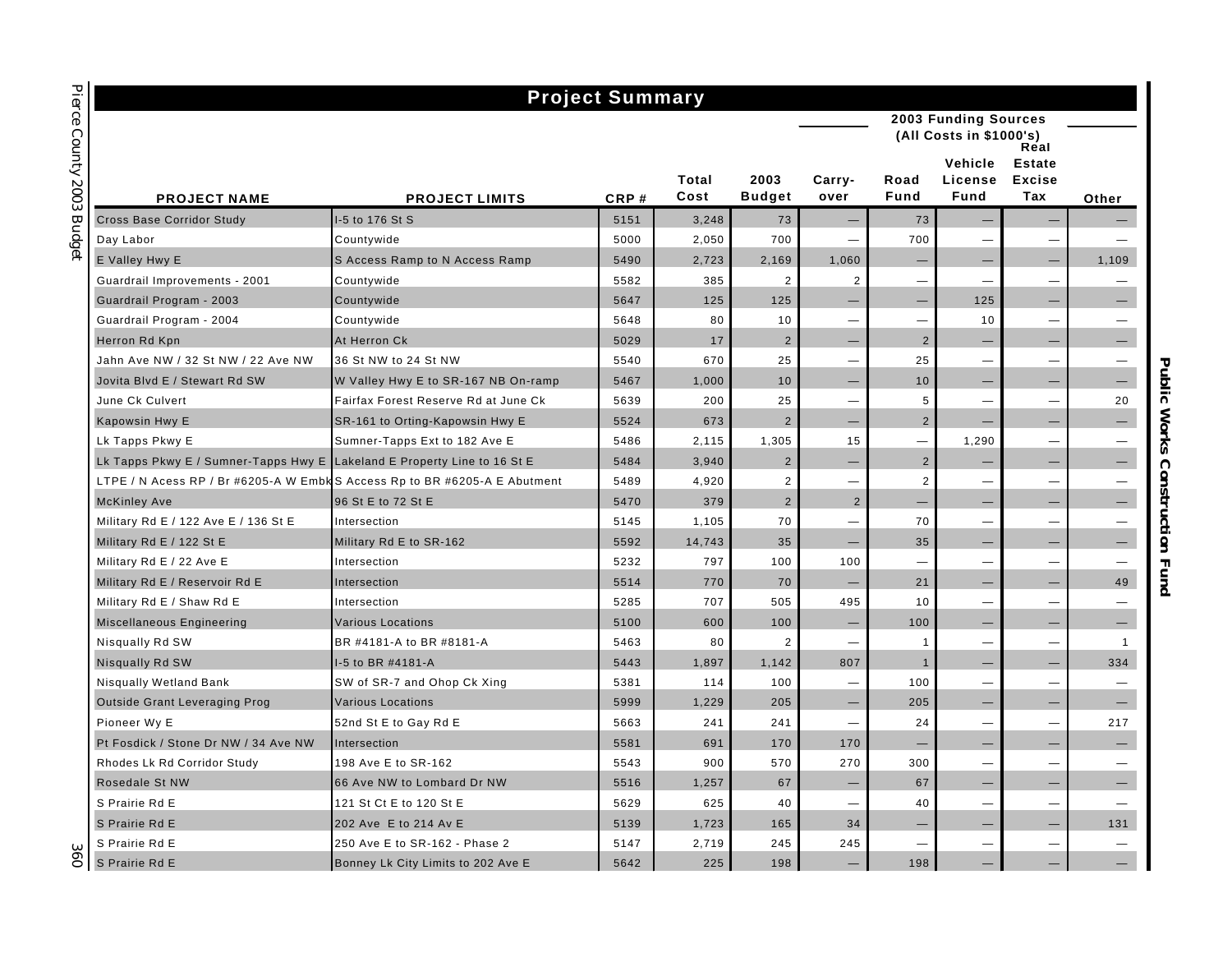# **Project Summary**

| <b>2003 Funding Sources</b> |  |
|-----------------------------|--|

|  | (All Costs in \$1000's) |  |
|--|-------------------------|--|

| <b>PROJECT NAME</b>                 | <b>PROJECT LIMITS</b>                     | CRP# | Total<br>Cost | 2003<br><b>Budget</b> | Carry-<br>over                | Road<br>Fund             | Vehicle<br>License<br>Fund | Real<br><b>Estate</b><br><b>Excise</b><br>Tax | Other             |
|-------------------------------------|-------------------------------------------|------|---------------|-----------------------|-------------------------------|--------------------------|----------------------------|-----------------------------------------------|-------------------|
| S Prairie Rd E                      | SR-410 to Bonney Lk City Limits           | 5548 | 2,046         | 1,265                 |                               |                          | -                          |                                               | 1,265             |
| S Tapps Dr E                        | Various Locations                         | 5541 | 141           | 25                    | -                             | 25                       | —                          | $\overline{\phantom{0}}$                      |                   |
| Shaw Rd E / 122 St E                | Intersection - Phase 2                    | 5525 | 670           | 400                   | 400                           |                          |                            |                                               |                   |
| Shaw Rd E Corridor Study            | E Main Ave to Orting-Kapowsin Hwy E       | 5441 | 1,072         | 300                   | -                             | $\overline{\phantom{0}}$ | 300                        | $\overline{\phantom{0}}$                      |                   |
| Spanaway Loop Rd S                  | Garfield St S to Wheeter St S             | 5664 | 647           | 56                    | —                             | 21                       | $\overline{\phantom{0}}$   |                                               | 35                |
| Spanaway Loop Rd S Ext              | Vicinity of 10 Ave S to 176 St S / SR-7   | 5453 | 4,033         | 2,996                 | 5                             | 104                      | $\overline{\phantom{0}}$   | 2,500                                         | 387               |
| Spot Safety Program                 | <b>Various Locations</b>                  | 5247 | 600           | 100                   | —                             | 100                      | —                          | $\overline{\phantom{0}}$                      | $\qquad \qquad -$ |
| SR-161                              | 176 St E to 128 St E                      | 5640 | 127           | 107                   | 107                           |                          |                            | $\overline{\phantom{0}}$                      |                   |
| SR-167                              | W/O and E/O new BR #19204-H               | 5644 | 3,525         | 270                   | $\qquad \qquad -$             | 36                       | —                          | $\qquad \qquad -$                             | 234               |
| $SR-7$                              | 288 St E to 255 St E                      | 5626 | 251           | $\overline{2}$        | $\overline{2}$                |                          | -                          |                                               |                   |
| SR-704 (Cross Base Hwy)             | I-5 to 176 St S                           | 5469 | 142,000       | 5,100                 | —                             | 100                      | -                          | 5,000                                         |                   |
| <b>State Contract Participation</b> | <b>Various Locations</b>                  | 5199 | 600           | 100                   | $\overline{\phantom{0}}$      | 100                      |                            |                                               |                   |
| Sumner-Buckley Hwy E / 214 Ave E    | Intersection                              | 5630 | 120           | 40                    | 40                            |                          | -                          |                                               |                   |
| Sumner-Tapps Hwy E / 16 St E        | Intersection                              | 5658 | 145           | 115                   | $\overbrace{\phantom{12333}}$ | 115                      |                            | $\overline{\phantom{0}}$                      |                   |
| Sunrise Blvd E / 122 Ave E          | Intersection                              | 5583 | 28            | $\overline{2}$        | $\overline{\phantom{a}}$      | $\overline{2}$           | $\overline{\phantom{0}}$   |                                               |                   |
| Valley Ave E / 70 Ave E             | Freeman Rd E to 20 St E                   | 5148 | 1,644         | 1,083                 | 1,083                         | —                        |                            | $\overline{\phantom{0}}$                      |                   |
| Waller Rd E / 104 St E              | Intersection                              | 5632 | 170           | 56                    | 56                            |                          |                            |                                               |                   |
| Wetland Banking Program             | <b>Various Locations</b>                  | 5330 | 450           | 75                    | $\overline{\phantom{0}}$      | 75                       |                            | $\overline{\phantom{0}}$                      |                   |
| Wollochet Dr NW                     | Fillmore Dr NW to 40 St NW                | 5542 | 12,755        | 245                   | 66                            | 179                      |                            |                                               |                   |
| Woodland Ave E                      | 136 St E to 1,000' S/O 128 St E - Phase 2 | 5456 | 1,236         | $\overline{2}$        | 2                             | —                        | -                          | $\overline{\phantom{0}}$                      |                   |
| Woodland Ave E / 112 St E           | Intersection                              | 5526 | 199           | 30                    | 3                             | $\mathbf{1}$             | $\overline{\phantom{m}}$   |                                               | 26                |
| Woodland Ave / 128 St E             | Intersection                              | 5634 | 542           | 100                   | 100                           |                          | $\overline{\phantom{0}}$   | $\overline{\phantom{0}}$                      |                   |
| 8th St E                            | 8 St E to BR #1204-A Lk Tapps Pk E        | 5660 | 7,000         | 287                   | 287                           | $\qquad \qquad -$        | -                          | $\qquad \qquad -$                             |                   |
| 8th St E                            | SR-167 NB On-Ramp to BR #1204-B           | 5466 | 4,700         | 561                   | 560                           | —                        | $\overline{\phantom{0}}$   | $\overline{\phantom{0}}$                      | $\overline{1}$    |
| 9 St E / 12 St E                    | 182 Ave E to 198 Ave E                    | 5430 | 2,109         | 90                    | 90                            |                          | -                          |                                               |                   |
| 9 St E / 182 Ave E                  | Intersection                              | 5228 | 947           | 570                   | 150                           | $\overline{\phantom{0}}$ | 420                        | $\overbrace{\phantom{1232211}}$               |                   |
| 12 St E / 210 Ave E                 | 198 Ave E to Edwards Rd E                 | 5134 | 2,240         | 3                     | $\qquad \qquad -$             | 3                        | -                          | $\qquad \qquad -$                             |                   |
| 18 Ave E / 112 St E                 | Intersection                              | 5585 | 140           | 40                    | 40                            | —                        | -                          | $\overbrace{\phantom{12322111}}$              |                   |
| 22 Ave E / 152 St E                 | Intersection                              | 5650 | 750           | 50                    | $\overline{\phantom{m}}$      | 50                       |                            |                                               |                   |
| 36 St NW                            | At Arletta Ck                             | 5023 | 22            | 2                     | $\overline{\phantom{0}}$      | 2                        | $\overline{\phantom{0}}$   |                                               |                   |
| 36 St NW                            | Gig Harbor City Limits to 22 Ave NW       | 5531 | 2,000         | 25                    |                               | 25                       | -                          |                                               |                   |
| 36 St NW / 92 Ave NW                | Intersection                              | 5577 | 130           | 105                   | 105                           |                          | -                          | $\overline{\phantom{0}}$                      |                   |
| 38 Ave E / 176 St E                 | Intersection                              | 5508 | 491           | 306                   | 270                           |                          | 36                         |                                               |                   |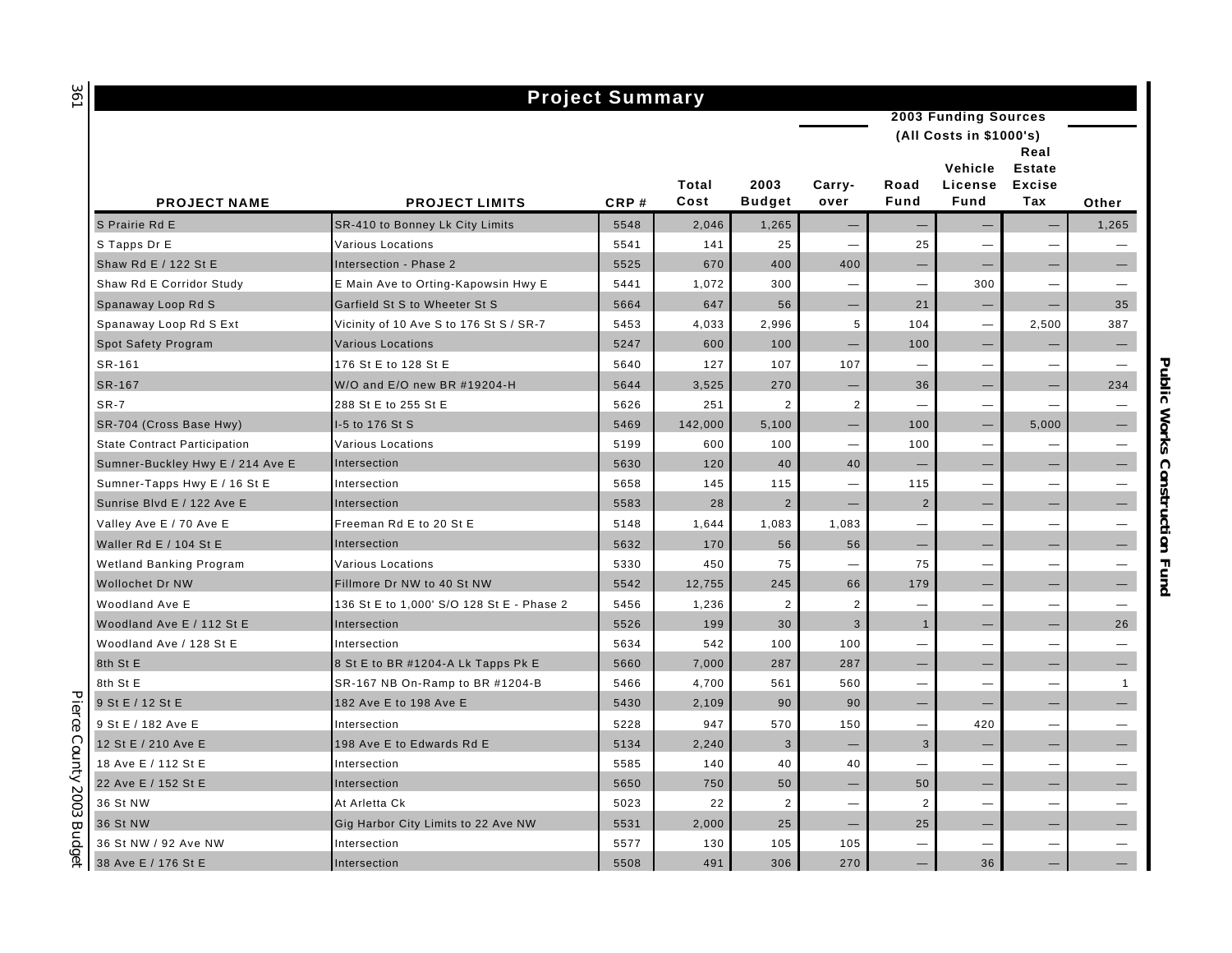| <b>Project Summary</b>          |                                            |      |               |                       |                          |                          |                                   |                                               |                          |  |  |
|---------------------------------|--------------------------------------------|------|---------------|-----------------------|--------------------------|--------------------------|-----------------------------------|-----------------------------------------------|--------------------------|--|--|
|                                 |                                            |      |               |                       |                          |                          | <b>2003 Funding Sources</b>       |                                               |                          |  |  |
|                                 |                                            |      |               |                       |                          |                          | (All Costs in \$1000's)           |                                               |                          |  |  |
| <b>PROJECT NAME</b>             | <b>PROJECT LIMITS</b>                      | CRP# | Total<br>Cost | 2003<br><b>Budget</b> | Carry-<br>over           | Road<br>Fund             | Vehicle<br>License<br><b>Fund</b> | Real<br><b>Estate</b><br><b>Excise</b><br>Tax | Other                    |  |  |
| <b>40 St NW</b>                 | 77 Ave Ct NW to Wollochet Dr NW            | 5547 | 721           | 560                   | 429                      |                          |                                   | -                                             | 131                      |  |  |
| 40 St NW / 70 Ave NW            | Intersection                               | 5212 | 353           | $\overline{2}$        | $\overline{2}$           | $\overline{\phantom{0}}$ | —                                 | -                                             |                          |  |  |
| 46 Ave E / 224 St E             | Intersection                               | 5239 | 422           | 275                   | 275                      |                          |                                   |                                               |                          |  |  |
| 52 St E / 70 Ave E              | Canyon Rd E Ext to River Rd E (SR-167)     | 5498 | 9,945         | 540                   | 12                       | 89                       | $\overline{\phantom{0}}$          |                                               | 439                      |  |  |
| <b>70 Ave E</b>                 | N Levee Rd E to 500' S/O 45 St Ct E        | 5645 | 9,175         | 135                   | $\qquad \qquad -$        | 18                       | $\overline{\phantom{0}}$          | $\overline{\phantom{0}}$                      | 117                      |  |  |
| 72 St E                         | McKinley Ave to Portland Ave E             | 5284 | 166           | 136                   | 136                      | $\overline{\phantom{0}}$ | $\overline{\phantom{0}}$          | $\overline{\phantom{0}}$                      | $\overline{\phantom{m}}$ |  |  |
| <b>78 Ave E</b>                 | 176 St E to 160 St E                       | 5651 | 200           | 100                   | $\overline{\phantom{m}}$ | 100                      |                                   | -                                             | $\overline{\phantom{0}}$ |  |  |
| 78 Ave E / 184 St E             | Intersection                               | 5661 | 500           | 10                    | $\overline{\phantom{m}}$ | 10                       | $\overline{\phantom{0}}$          | -                                             |                          |  |  |
| 78 Ave E / 192 St E             | Intersection                               | 5641 | 1,094         | 50                    | $\overline{\phantom{m}}$ | 50                       |                                   | -                                             |                          |  |  |
| 82 Ave E / 224 St E             | Intersection                               | 5578 | 562           | 50                    | 50                       |                          |                                   |                                               |                          |  |  |
| 82 Ave NW                       | At Nelayle Ck                              | 5024 | 20            | 20                    | 20                       | -                        | —                                 | -                                             | —                        |  |  |
| 86 Ave E                        | 176 St E to 152 St E                       | 5549 | 1,101         | 400                   | 250                      | 150                      | -                                 | $\overline{\phantom{0}}$                      |                          |  |  |
| 86 Ave E / 128 St E             | Intersection                               | 5491 | 592           | 250                   | 60                       |                          | 190                               | -                                             |                          |  |  |
| 94 Ave E                        | 136 St E to 116 St E                       | 5532 | 7,900         | 75                    | $\overline{\phantom{0}}$ | 75                       |                                   |                                               |                          |  |  |
| 94 Ave E                        | 152 St E to 136 St E                       | 5533 | 4,670         | 115                   | $\qquad \qquad -$        | 115                      | $\overline{\phantom{0}}$          | $\overline{\phantom{0}}$                      | $\overline{\phantom{0}}$ |  |  |
| 94 Ave E / 152 St E             | Intersection                               | 5510 | 572           | 100                   | 100                      | $\overline{\phantom{0}}$ | $\overline{\phantom{0}}$          | $\overline{\phantom{0}}$                      | $\overline{\phantom{m}}$ |  |  |
| 96 St E                         | Pacific Ave S to McKinley Ave E            | 5492 | 97            | $\overline{2}$        | $\overline{2}$           | $\qquad \qquad -$        | —                                 | $\overline{\phantom{0}}$                      | $-$                      |  |  |
| 96 St S                         | Steele St S to Yakima Ave S                | 5448 | 302           | $\overline{2}$        | $\overline{2}$           | $\overline{\phantom{0}}$ | $\overline{\phantom{0}}$          | $\overline{\phantom{0}}$                      |                          |  |  |
| 107 Ave Ct E / 136 St E         | Intersection                               | 5511 | 120           | 10                    | 10                       |                          |                                   | -                                             |                          |  |  |
| 112 St E                        | E                                          | 5590 | 730           | 50                    | 50                       |                          |                                   |                                               |                          |  |  |
| 112 St E                        | 300' E/O Woodland Ave E to 86 Ave E        | 5534 | 6,600         | 83                    | $\overline{\phantom{m}}$ | 51                       | —                                 | —                                             | 32                       |  |  |
| 112 St E                        | 58 Ave E to 300' E/O Woodland Ave E        | 5494 | 6,160         | 1,723                 | 1,495                    | 28                       | $\overline{\phantom{0}}$          | $\overline{\phantom{0}}$                      | 200                      |  |  |
| 112 St E                        | S Prairie Rd E to 234 Ave E                | 5589 | 1,750         | 50                    |                          | 50                       |                                   | -                                             | —                        |  |  |
| 112 St E                        | Waller Rd E to 50 Ave E                    | 5445 | 5,910         | 160                   | 160                      |                          |                                   | $\overline{\phantom{0}}$                      |                          |  |  |
| 112 St E                        | Waller Rd E to 50 Ave E - Non Eligible TIB | 5635 | 255           | 10                    | 10                       | $\equiv$                 |                                   | $\overline{\phantom{0}}$                      | $-$                      |  |  |
| 112 St S                        | "C" St S to 500' E/O "A" St S              | 5423 | 5,350         | 63                    | $\mathbf{1}$             | $\overline{\phantom{0}}$ | $\overline{\phantom{0}}$          | $\overline{\phantom{0}}$                      | 62                       |  |  |
| 112 St S                        | Alaska St S to Sheridan Ave S              | 5520 | 522           | 219                   | 87                       | $\qquad \qquad -$        | -                                 | $\overline{\phantom{0}}$                      | 132                      |  |  |
| 120 St E                        | 500' E/O 214 Ave E to S Prairie Rd E       | 5439 | 1,900         | 110                   | 110                      |                          | —                                 |                                               |                          |  |  |
| 121 St S / Parkland Transit Ctr | "C" St S to SR-7                           | 5591 | 260           | 60                    | $\overline{\phantom{m}}$ | 60                       |                                   | -                                             |                          |  |  |
| 122 Ave E / 152 St E            | Intersection                               | 5479 | 208           | 60                    | 60                       |                          |                                   |                                               |                          |  |  |
| 128 St E                        | 86 Ave E to 94 Ave E                       | 5594 | 2,050         | 100                   | $\qquad \qquad -$        | 100                      | —                                 | -                                             | —                        |  |  |
| 128 St E                        | 94 Ave E to SR-161                         | 5595 | 2,430         | 10                    | $\overline{\phantom{m}}$ | 10                       | $\overline{\phantom{0}}$          | -                                             | $\overline{\phantom{0}}$ |  |  |
| 132 St Kpn                      | At Winter Ck                               | 5025 | 17            | $\overline{2}$        | $\qquad \qquad -$        | $\overline{2}$           | —                                 | —                                             |                          |  |  |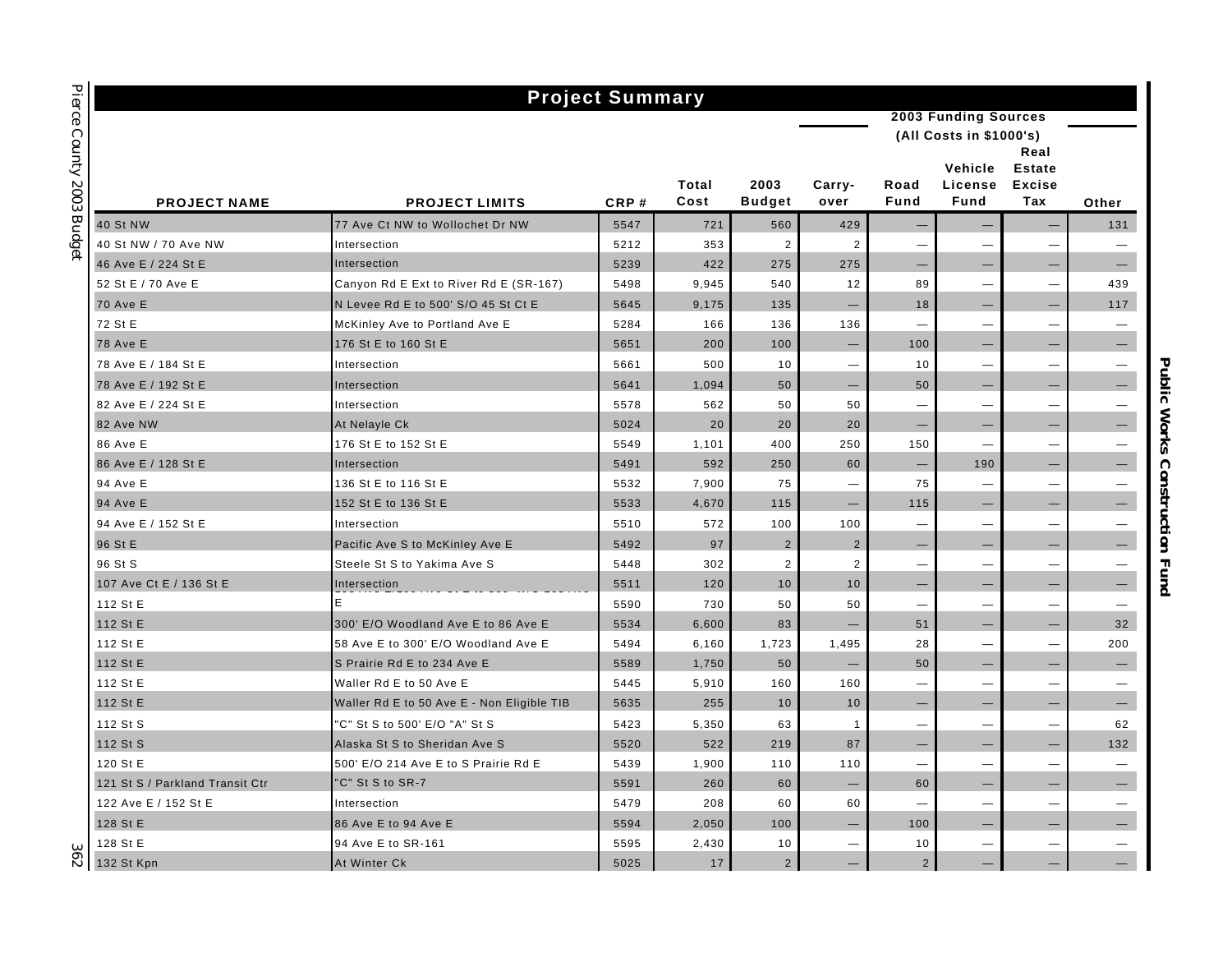*363 Budget*

# **Project Summary**

**2003 Funding Sources**

**(All Costs in \$1000's)**

| <b>PROJECT NAME</b>              | <b>PROJECT LIMITS</b>                       | CRP# | <b>Total Cost</b>                  | 2003<br><b>Budget</b> | Carry-over               | Road<br>Fund             | Vehicle<br>License<br>Fund      | Real<br><b>Estate</b><br><b>Excise</b><br>Tax | Other                           |
|----------------------------------|---------------------------------------------|------|------------------------------------|-----------------------|--------------------------|--------------------------|---------------------------------|-----------------------------------------------|---------------------------------|
| 144 St Kpn                       | At Rocky Ck                                 | 5026 | 17                                 | 2                     | $\qquad \qquad -$        | $\overline{2}$           |                                 | -                                             |                                 |
| 144 St NW                        | Intersection of Crescent Valley Dr NW       | 5028 | 27                                 | $\overline{2}$        |                          | $\overline{2}$           | $\overline{\phantom{m}}$        |                                               |                                 |
| 152 St E                         | 86 Ave E to SR-161                          | 5662 | 4,000                              | 30                    | $\qquad \qquad -$        | 30                       |                                 |                                               |                                 |
| 160 St E                         | 56 Ave Ct E to 70 Ave E                     | 5432 | 3,300                              | 10                    | $\overline{\phantom{0}}$ | 10                       | $\hspace{0.1mm}-\hspace{0.1mm}$ | $\hspace{0.1mm}-\hspace{0.1mm}$               |                                 |
| 168 St E                         | SR-7 to 22 Ave E                            | 5535 | 13,134                             | 50                    | 50                       |                          |                                 |                                               |                                 |
| 176 St E                         | "B" St E to 14 Ave E                        | 5471 | 4,900                              | 50                    | —                        | 50                       | $\overline{\phantom{m}}$        | $\overline{\phantom{m}}$                      |                                 |
| 176 St E                         | 1,000' E/O Canyon Rd E to 300' W/O 78 Ave E | 5472 | 8,530                              | 65                    | $\qquad \qquad -$        | 65                       |                                 | $\overline{\phantom{m}}$                      | $\hspace{0.1mm}-\hspace{0.1mm}$ |
| 176 St E                         | 14 Ave E to 32 Ave E                        | 5536 | 6,200                              | 70                    | —                        | 70                       | $\overline{\phantom{0}}$        | $\hspace{0.1mm}-\hspace{0.1mm}$               |                                 |
| 176 St E                         | 32 Ave E to 500' W/O 51 Ave E               | 5537 | 7,800                              | 70                    | $\overline{\phantom{0}}$ | 70                       | $\hspace{0.1mm}-\hspace{0.1mm}$ | $\qquad \qquad -$                             |                                 |
| 176 St E                         | 600' E/O 78 Ave E to Gem Heights Dr E       | 5424 | 5,729                              | 370                   | $\overline{\phantom{0}}$ | 370                      | $\qquad \qquad -$               | $\hspace{0.1mm}-\hspace{0.1mm}$               |                                 |
| 176 St E                         | Gem Heights Dr E to SR-161                  | 5496 | 4,378                              | 55                    | $\qquad \qquad -$        | 55                       | $\qquad \qquad -$               | $\qquad \qquad -$                             | $\qquad \qquad -$               |
| 176 St E Ext                     | Prop 130 Ave E to BR #31195-A Calistoga Ave | 5444 | 27,900                             | 10                    | $\overline{\phantom{m}}$ | 10                       | $\overline{\phantom{m}}$        | $\overline{\phantom{m}}$                      |                                 |
| 184 St E                         | 78 Ave E to Gem Heights Dr E                | 5596 | 705                                | 680                   | 359                      | 321                      | $\qquad \qquad \longleftarrow$  |                                               |                                 |
| 192 St E                         | 38 Ave E to Canyon Rd E                     | 5487 | 1,200                              | 100                   | —                        | 100                      | $\overline{\phantom{m}}$        | $\overline{\phantom{m}}$                      |                                 |
| 2002 Asphalt Overlay             | Various Roads Countywide                    | 5584 | 2,445                              | 585                   | 585                      | $\overline{\phantom{m}}$ |                                 |                                               |                                 |
| 214 Ave E                        | 120 St E to Bonney Lk City Limits           | 5659 | 920                                | 10                    | —                        | 10                       | $\overline{\phantom{0}}$        | $\hspace{0.1mm}-\hspace{0.1mm}$               |                                 |
| 214 Ave E                        | Approx 150' S/O 91 St E to 91 St E          | 5597 | 225                                | 195                   | 195                      | $\overline{\phantom{0}}$ | $\qquad \qquad \longleftarrow$  | $\overline{\phantom{m}}$                      | $\hspace{0.1mm}-\hspace{0.1mm}$ |
| 214 Ave E / 218 Ave E Relocation | At 40 St E                                  | 5263 | 1,653                              | 1,120                 | 588                      | —                        | 494                             | $\qquad \qquad \longleftarrow$                | 38                              |
| 224 St E                         | 38 Ave E to 40 Ave E                        | 5521 | 261                                | 193                   | 56                       | 42                       |                                 | $\hspace{0.1mm}-\hspace{0.1mm}$               | 95                              |
| 224 St E                         | 40 Ave E to 46 Ave E                        | 5638 | 275                                | 179                   | 90                       |                          | $\overline{\phantom{m}}$        | $\qquad \qquad \longleftarrow$                | 89                              |
| 3R Program - 2003                | Various Roads Countywide                    | 5646 | 1,190                              | 1,190                 | $\qquad \qquad -$        | 690                      | 500                             | $\qquad \qquad -$                             | $\qquad \qquad -$               |
| 3R Program - 2004                | Various Roads Countywide                    | 5649 | 550                                | 50                    | $\overline{\phantom{0}}$ | 25                       | 25                              |                                               |                                 |
|                                  | <b>Totals</b>                               |      | $$536,571$ $$51,845$ $$15,743$ $$$ |                       |                          | $8,395$ \ \$             | 3,390                           | \$<br>7,500                                   | \$16,817                        |